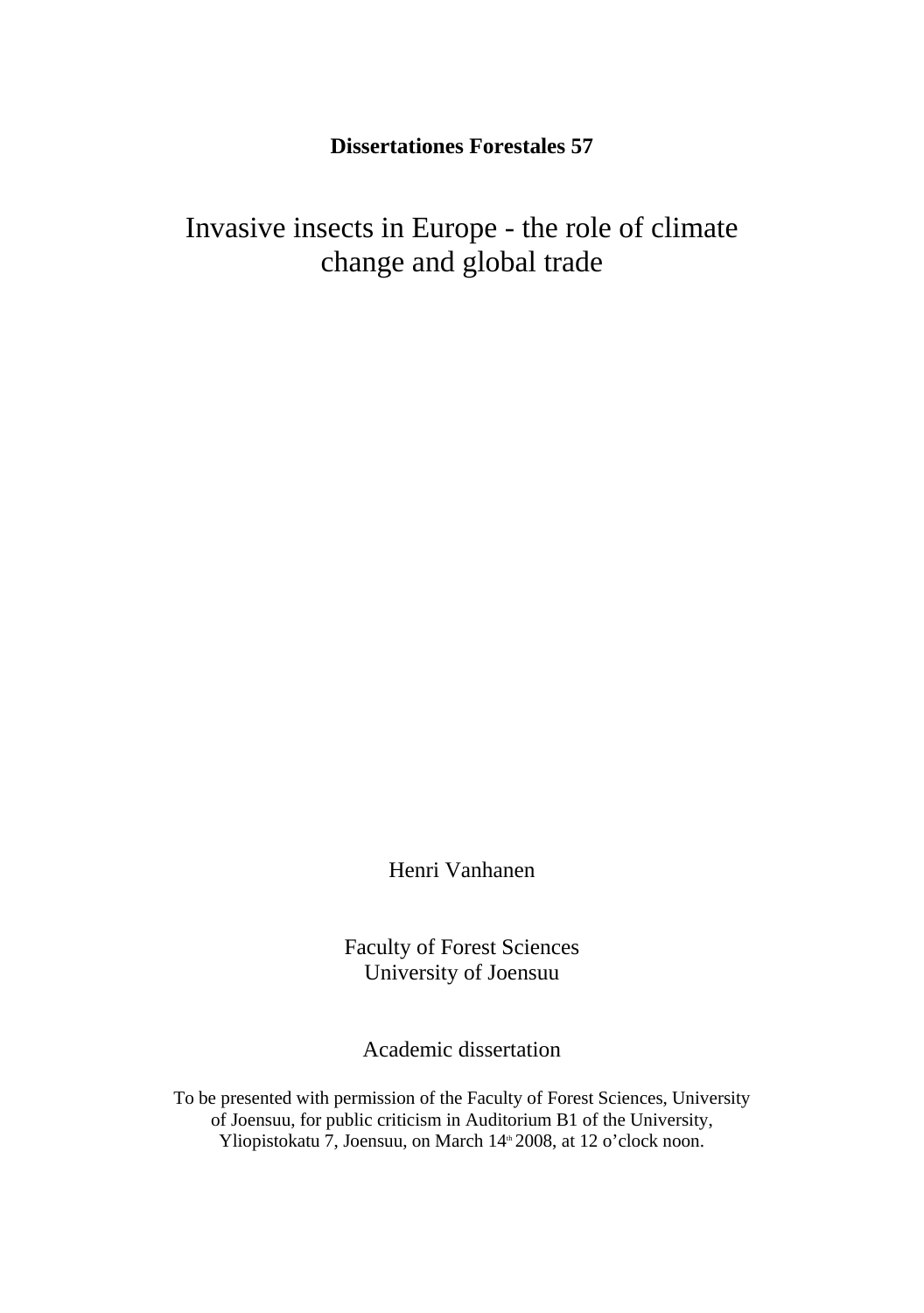*Title of dissertation*: Invasive insects in Europe - the role of climate change and global trade

*Author*: Henri Vanhanen

*Dissertationes Forestales 57* 

*Thesis Supervisors*: Prof. Pekka Niemelä Faculty of Forest Sciences, University of Joensuu, Finland Prof. Heikki Roininen Faculty of Biosciences, University of Joensuu, Finland PhD. Timo Veteli Faculty of Biosciences, University of Joensuu, Finland

*Pre-examiners*: Prof. Kari Heliövaara Faculty of Agriculture and Forestry, Department of Forest Ecology, University of Helsinki, Finland Doc. Lauri Kaila Finnish Museum of Natural History, Division of Entomology, University of Helsinki

*Opponent*: Prof. Andrea Battisti Department of Environmental Agronomy–Entomology, University of Padova, Italy

ISSN 1795-7389 ISBN 978-951-651-202-3 (PDF)

(2008)

*Publishers*: Finnish Society of Forest Science Finnish Forest Research Institute Faculty of Agriculture and Forestry of the University of Helsinki Faculty of Forest Sciences of the University of Joensuu

Editorial Office: Finnish Society of Forest Science Unioninkatu 40A, FI-00170 Helsinki, Finland http://www.metla.fi/dissertationes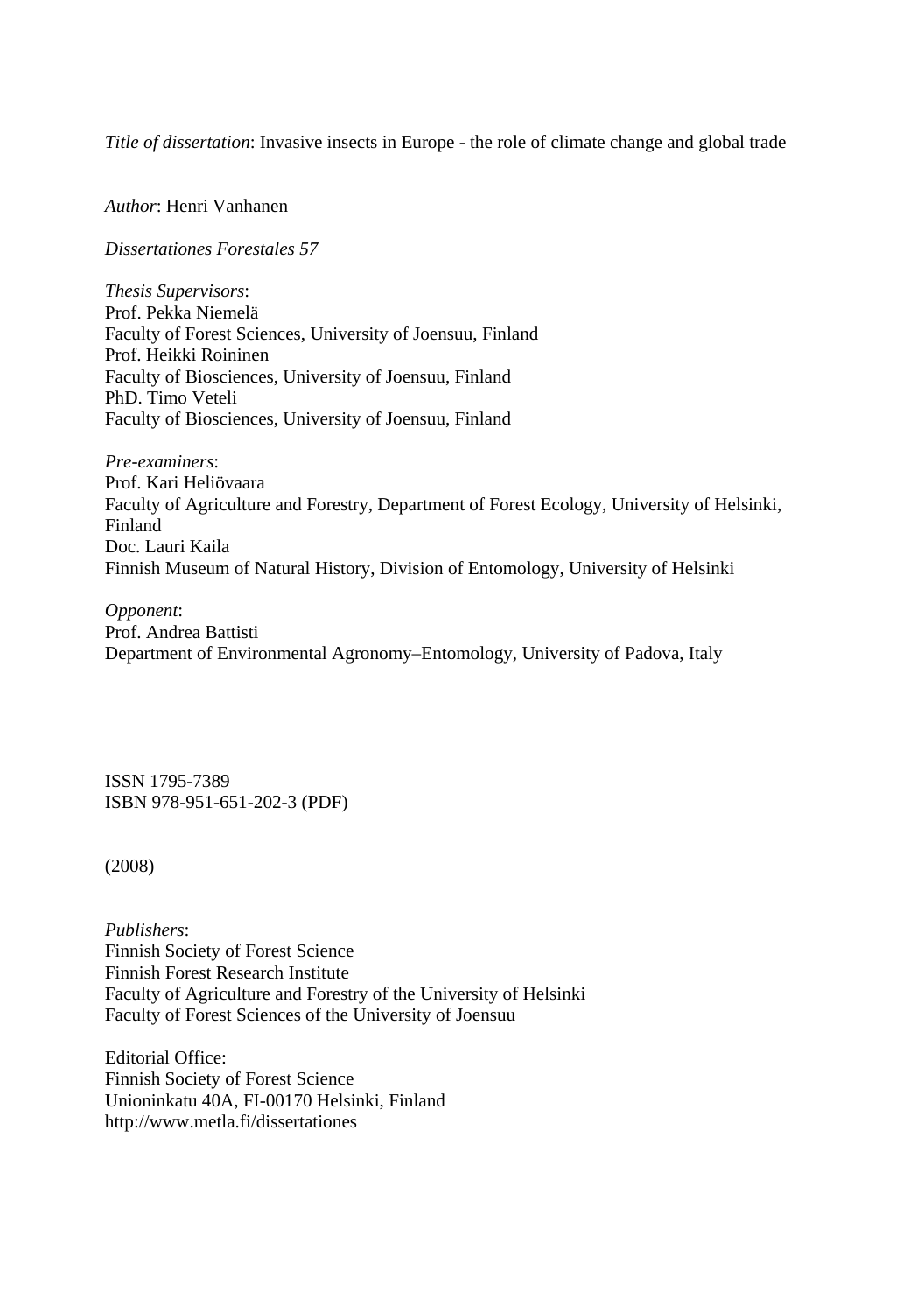**Vanhanen, H.M.** 2008. Invasive insects in Europe - the role of climate change and global trade. Dissertationes Forestales 57. 33p.

Available at http://www.metla.fi/dissertationes/df57.htm

Human induced inadvertent introductions of invasive forest insects have become a serious threat to both biodiversity and the economy, causing disturbance and direct damage to natural forests and commercial stands. The rates of forest pest invasions have increased with increased trade and travel between and within continents. There are 109 exotic phytophagous species known to have successfully invaded and established themselves on Europe's woody plants from both North America and Asia, and more will invade as international trade continues and its volume increases (I).

Risk analysis of potential invaders is a way to prevent or suppress the number of potential invasive species. Recognition of potential invaders and their major pathways helps to prevent or reduce introductions, since not all of the imported exotic insects are invasive, nor do they manage to establish themselves in novel environments. Successful colonization is governed by several factors independent of or dependent on the invading species. The most prominent factors governing successful establishment are the ecological opportunities on arrival and the competitiveness of the invader (I, II). Suitable climate and available host species are the most prominent factors, but species abilities or life history traits, e.g. wide tolerance of hosts, asexuality and tolerance of population gaps enhance the possibility for establishment (I, II). Also the number of invading individuals, i.e. the propagule pressure may be important in increasing the probability of establishing a viable population (II).

The risk of establishment is most severe where the main host species for the potential invader occurs naturally or is widely cultivated. Climatic comparisons and simulations of climatically or biogeographically suitable areas for targeted high risk species have become increasingly important in targeting preventive or eradicative efforts where they are most needed (III, IV). Climate-based modeling tools are also helpful in determining the potential risks posed by climate change induced range shifts of native and exotic insect species (III, IV, V). Range shifts and potential population fluctuation of forest pests to outbreak levels pose a potential threat to silviculture that should be considered when planning forest management practices.

**Keywords:** introduced species, wood boring insect, EPPO, CLIMEX, risk analysis, Lymantria spp., poleward shift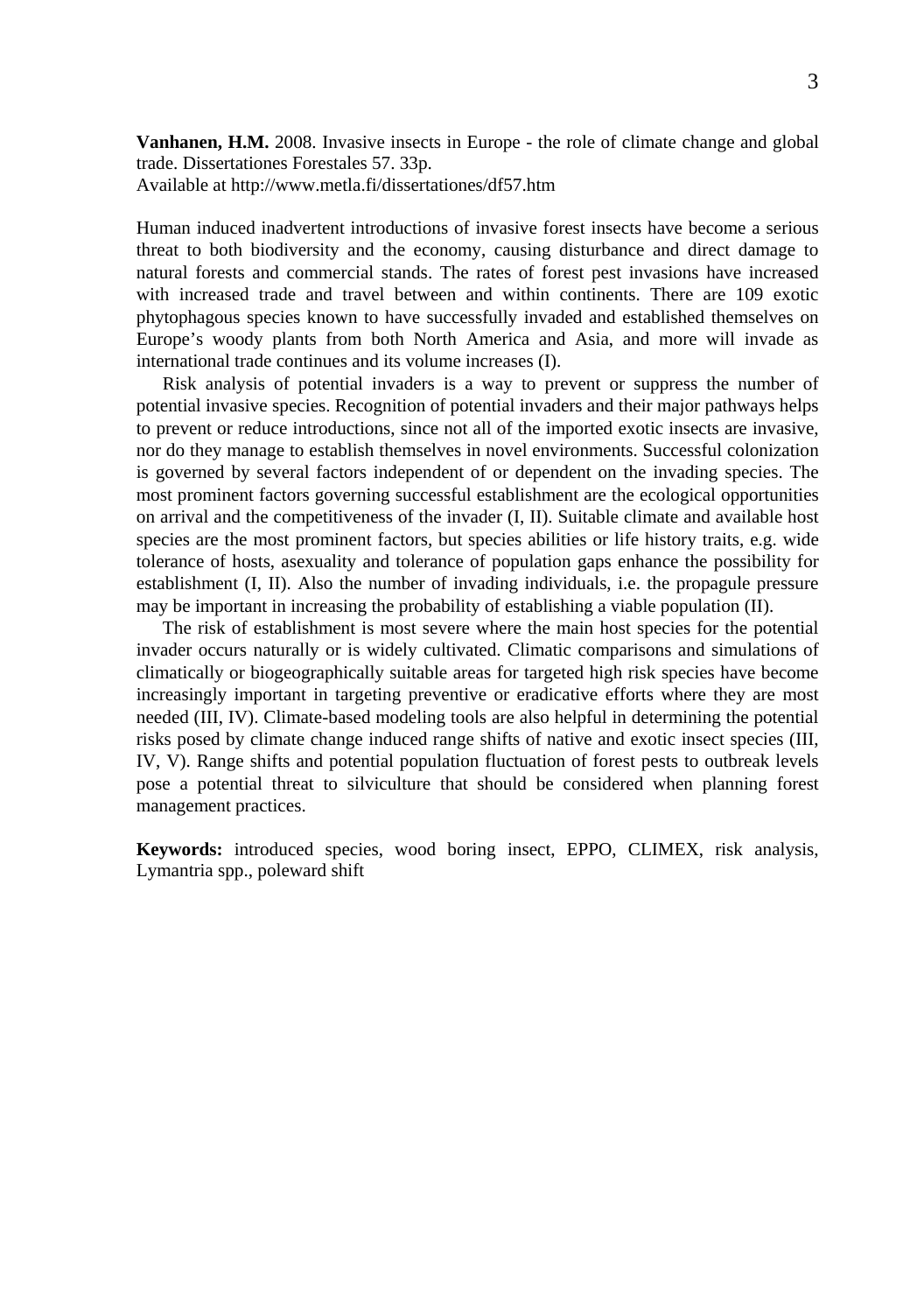### <span id="page-3-0"></span>**ACKNOWLEDGEMENTS**

This study was funded by Maj & Tor Nessling foundation and Finnish Forest Industry. I'm sincerely indebted to these organizations and for Heikki Roininen and Pekka Niemelä of all the help in getting finance for my study. This study was carried out at the Faculty of Forest Sciences and at the Faculty of Biosciences and was not done without additives. My humble appreciation to my friends, for the revitalizing coffee and beer, together with serious academic debates.

Through the years I have received valuable comments, ideas and help in writing and again, rewriting the papers. I'm truly grateful for cdr. Timo Veteli, whom laconically said: "I have 40h reserved for this, whether it would be on weekdays or on weekends". I guess it took more than those 40h without counting the numerous conversations and debates on just about anything. I'm truly privileged to have Pekka Niemelä as my supervisor; the contagious enthusiasm, endless optimism and continuous stream of ideas. Though I did not finish up all of the ideas, I have them all listed and will further them ASAP. Moreover, I want to thank William Mattson for boosting and giving life to our papers and Seppo Neuvonen and Heikki Roininen for their advices on the manuscripts.

For all the nights, festivities, entomological excursions, Imperial delicacies, adventures at Lemi, Tampere, Kerimäki, Juva, Hiidenmaa, Kuopio, and for the years to come I thereby thank the following people that have helped me pass through this; Ali, Antti, Hannu, Jaakko, Jenni, Jussi, Karri, Kati, Mari, Markku, Marko, Merja, Miiko, 2xMiikka, Pekka, Perttu, Saku and Vesa.

Though this is a start of something it is also an end of an era, therefore I'd like to take the opportunity to thank all those people who have helped and influenced me during the years. I'm grateful to Reijo Lähteenmäki for responding to enthusiasm of young boy filled of dreams and leading on to right tracks. I sincerely thank South Savo and North Karelia environmental centers, whole crew of Fisheries section in TE centre for South Savo and one fugitive in Nälkämaa, always happy and open Harri and Aki at Mikkeli fishery centre, and Environmental centre of the city of Mikkeli. I'm also grateful for Oulu branch of the Finnish Game and Fisheries Research Institute and especially life philosophies of Keijo Juntunen, helpful thoughts of Jaakko Erkinaro, Samu Mäntyniemi, Alpo Huhmarniemi, Ari Mikkonen, Jukka Kekäläinen and his alter ego Yrmy, and last but not least, Zoë "The Source of Error" Owers.

I´m truly grateful for Pesue Satola for the nights spent in the lilac bushes of the Heimari and hours and hours at Pähkeenselkä. Pesue von Lüders, Pesue Lahti, Pesue Hellgren, Pesue Kilpivaara and Pesue Häyhänen, for fueling and supporting my interests. Tomi, Mikko, Petri, Teemu, Toni, Juuso and all the other friends that have sat in the same boat, and stood beside me at backwaters of Leinakka, joined me for adventures down from Kymijoki through rapids at Kuusamo up to Artic Ocean in Finnmark. Ali, Antti, Eerik, Harri, Heikki, Jarmo, Juha, Marko and Tuomas for walkabouts in the wilderness. Pesue Vehviläinen for collecting numerous samples of nature for me to identify and needle.

I also want to thank Mikkelin koskikalastajat and the Puuska crew for fine company, good food and nights long remembered, and Moision kalamiehet bunch, especially Heikki, Rami and Pekka for all the support. My gratitude goes also to floorball/culturclub of Saksala, Elokuvakerho X and Entomological Society of Jyväskylä, namely Kari, Markus and Tomi.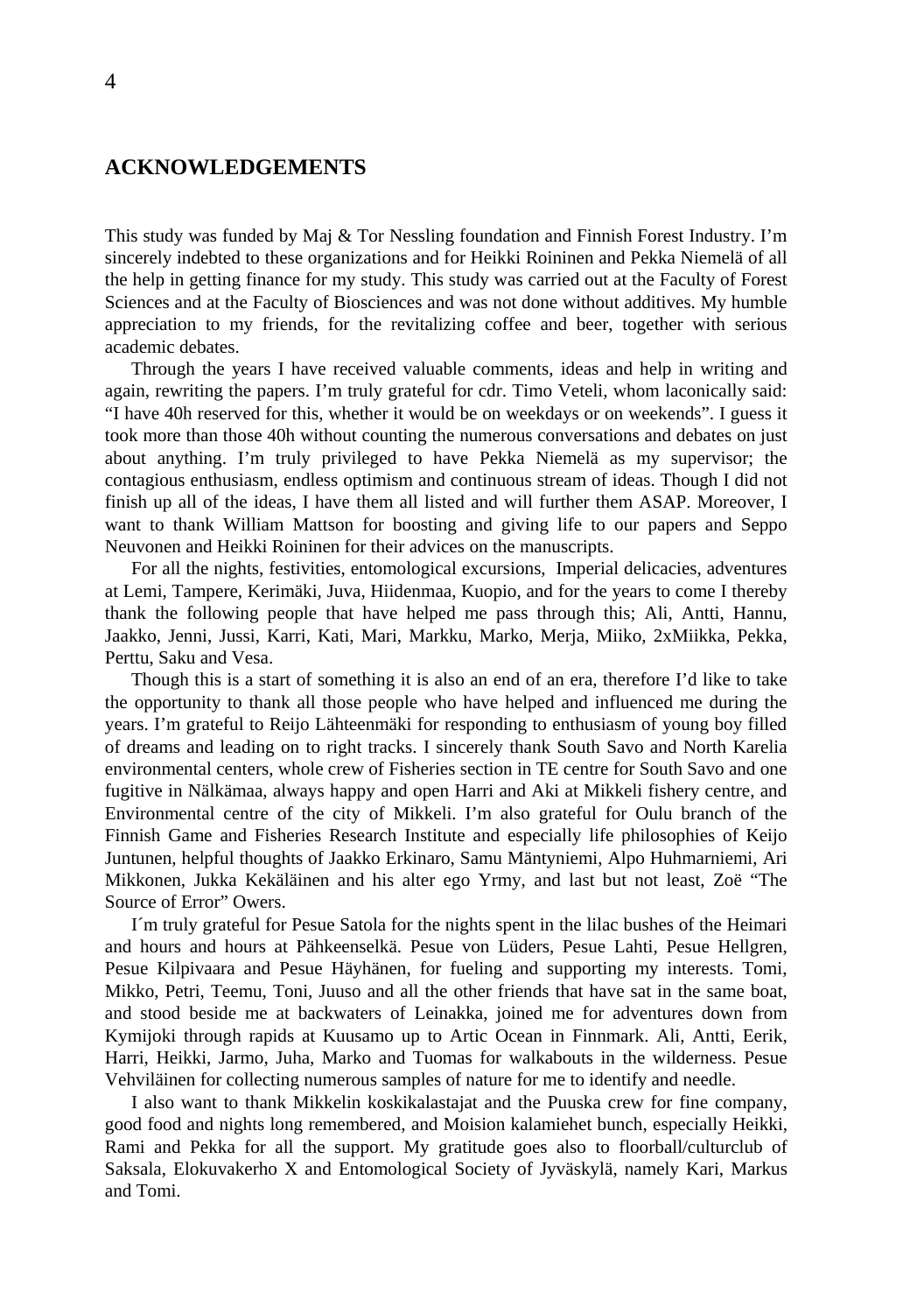I owe my deepest gratitude to my parents whom with love and guidance have patronized me and fully supported my interests during the childhood years. Big hugs and kisses to Marianna, Markus and Susanna whom also mould me into what I am. Though already past, I want to thank my grandparents whom also shared the same interests, supported me and from whom I inherited a set of values I'm proud to follow. And for the last I want cherish and cuddle Minna for everything and for easing my stress by relieving my mind of science with various kinds of household chores from time to time.

Whew, this has been exciting three year period. The dream that I had once came into light. As I stare at the mirror, I can see the explorer, red capped researcher that I've always wanted to be. I've surely been privileged to have the opportunity to spend time in the academic world as a researcher. For the past years I've had the pleasure to meet a bouquet of interesting people that I hope I will have a change to continue my excursion throughout this life.

Joensuu, February 2008

Henri Vanhanen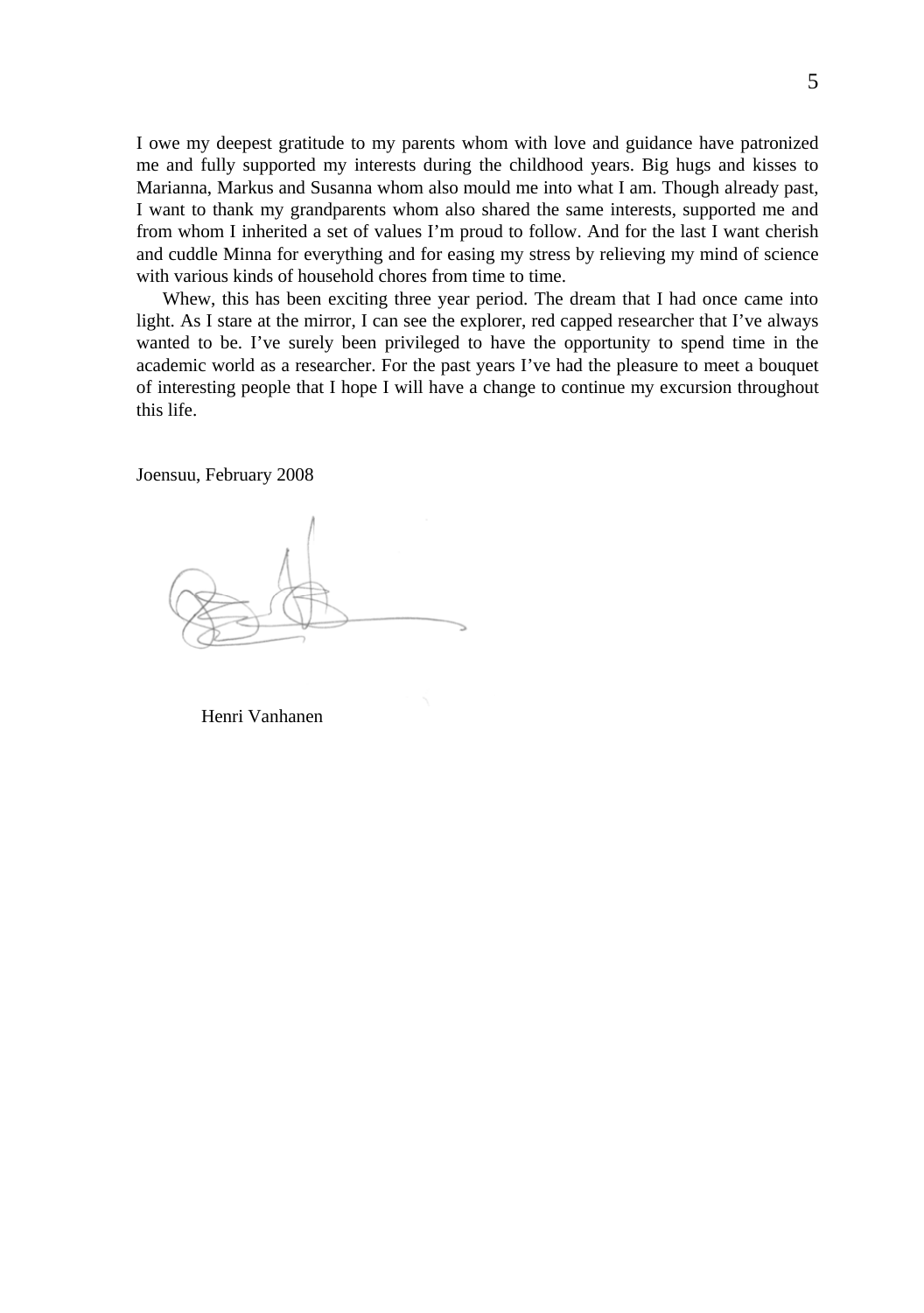# <span id="page-5-0"></span>**LIST OF ORIGINAL ARTICLES**

The thesis is based on the following articles, which are referred to in the text by their Roman numerals.

- I Mattson, W., Vanhanen, H., Veteli, T.O., Sivonen, S. & Niemelä, P. 2007. Few immigrant phytophagous insects on woody plants in Europe: legacy of the European crucible? Biological Invasions 9(8): 957-974.
- II Vanhanen, H., Mattson, W., Veteli, T.O., Niemelä, P. & Raffa, K. Why bark beetles with aggregation pheromone communication are poor invaders: The shackles of specialization? Manuscript.
- III Vanhanen, H., Veteli, T.O. & Niemelä, P. Potential distribution ranges in Europe for *Aeolesthes sarta* (Solsky), *Tetropium gracilicorne* (Reitter) and *Xylotrechus altaicus* (Gebler), a CLIMEX analysis. Manuscript.
- IV Vanhanen, H., Veteli, T.O. & Niemelä, P. Potential distribution ranges in Europe for *Ips hauseri* (Reitter), *I. subelongatus* (Motschulsky) and *Scolytus morawitzi* (Semenov), a CLIMEX analysis. Manuscript.
- V Vanhanen, H., Veteli, T.O., Päivinen, S., Kellomäki, S. & Niemelä, P. 2007. Climate change and range shifts in two insect defoliators: gypsy moth and nun moth – a model study. Silva Fennica 41(4): 621–638.

Papers I and V are reprinted by permission from the publisher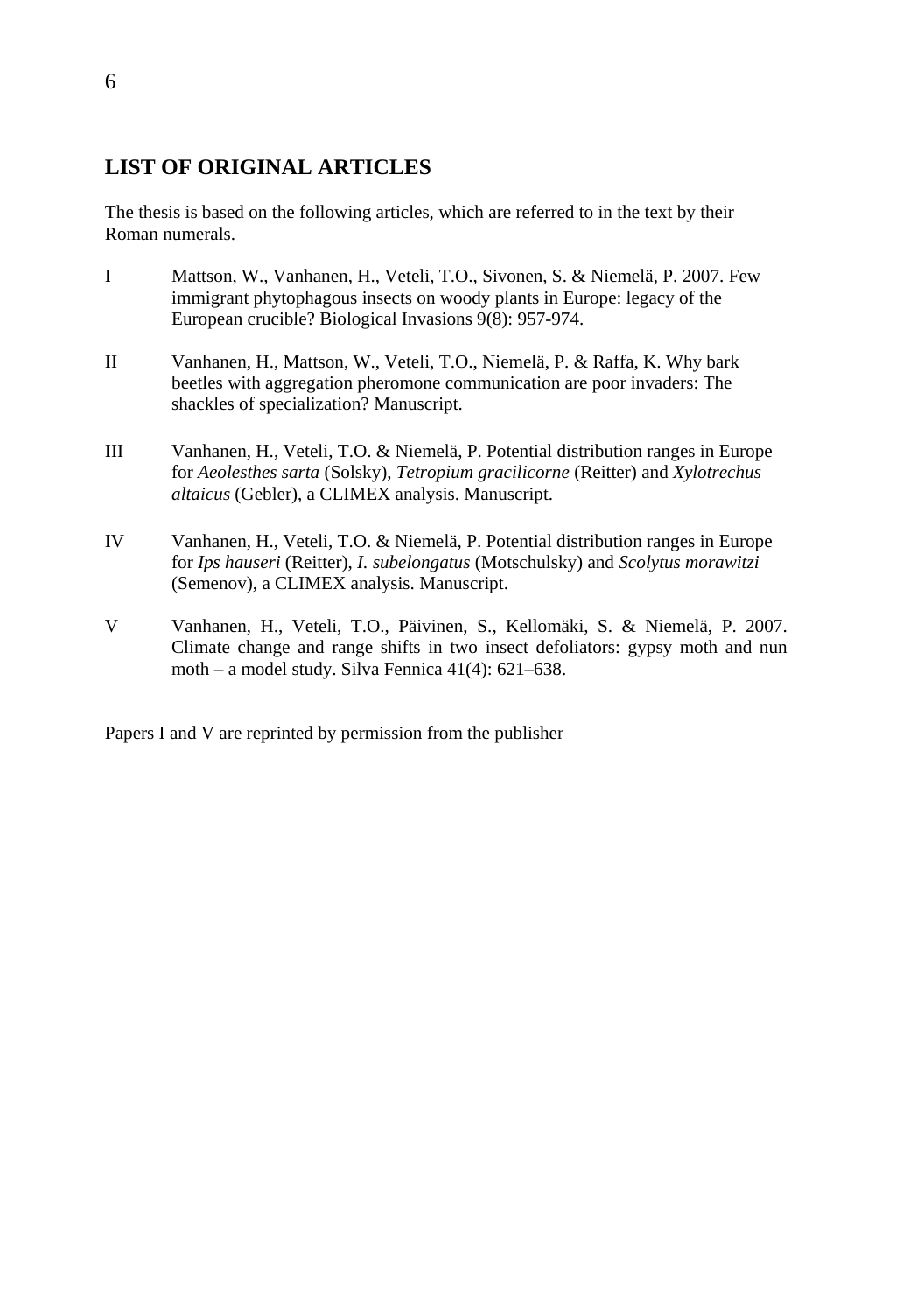# **CONTENTS**

| 2. SPECIES DISTRIBUTION AND BIOLOGICAL INVASIONS 10                           |
|-------------------------------------------------------------------------------|
|                                                                               |
|                                                                               |
|                                                                               |
|                                                                               |
|                                                                               |
|                                                                               |
|                                                                               |
|                                                                               |
|                                                                               |
| 5. CLIMATE CHANGE AND BIOLOGICAL INVASIONS  16                                |
| <b>6. PREDICTING AND PREVENTING INVASIONS  17</b>                             |
|                                                                               |
|                                                                               |
| 6.2.1 European and Mediterranean Plant Protection Organization and quarantine |
| 6.2.2 Animal and Plant Health Inspection Service and the Port Information     |
|                                                                               |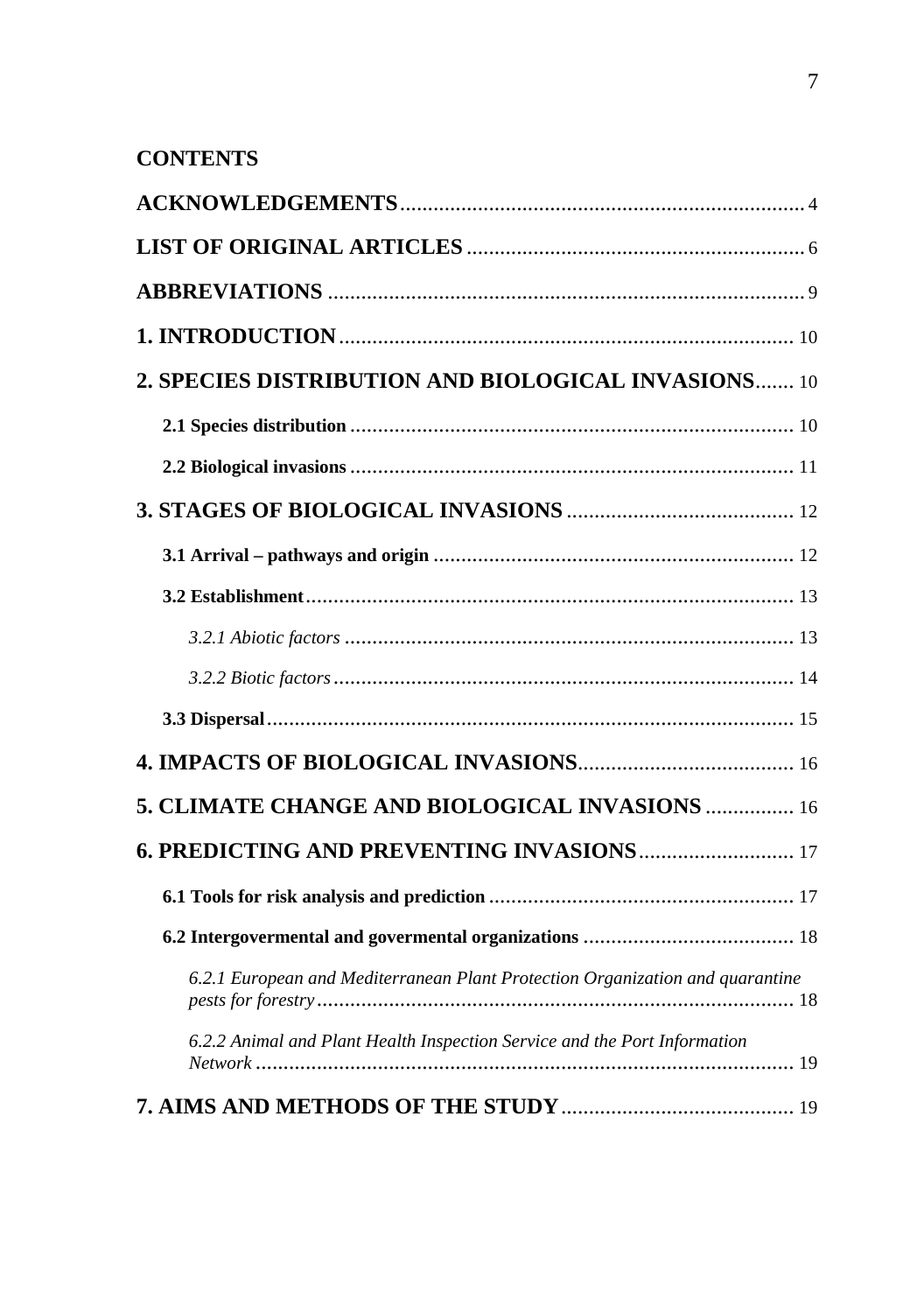| 8.1 Checklist of nonnative species in Europe and species characteristics in |  |
|-----------------------------------------------------------------------------|--|
|                                                                             |  |
| 8.3 Effect of climate change on native and potential invasive species       |  |
|                                                                             |  |
|                                                                             |  |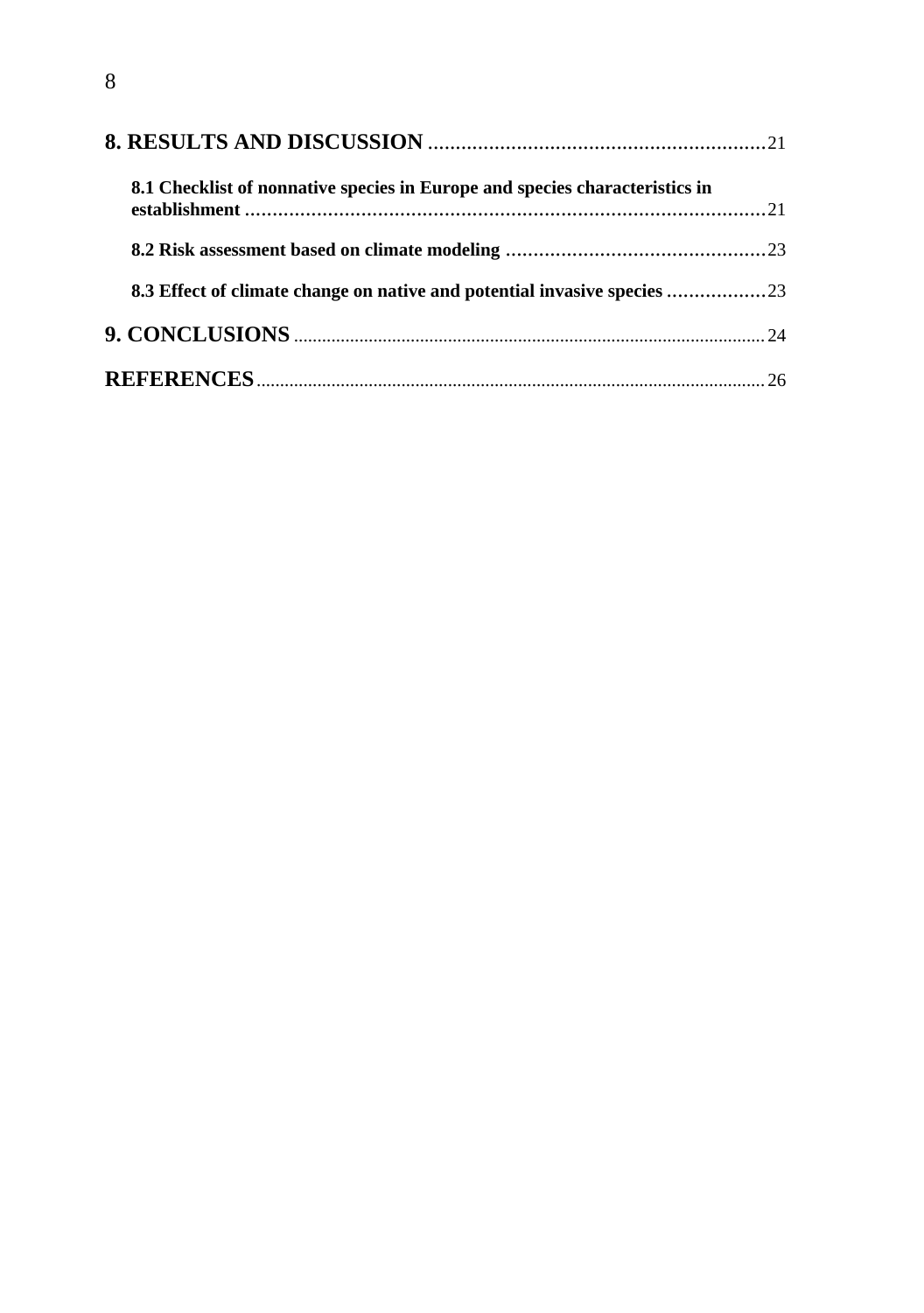# <span id="page-8-0"></span>**ABBREVIATIONS**

| Animal and Plant Health Inspection Service               |
|----------------------------------------------------------|
| Delivering Alien Invasive Inventories for Europe         |
| European and Mediterranean Plant Protection Organization |
| European Union                                           |
| Intergovernmental Panel on Climate Change                |
| North America                                            |
| <b>Port Information Network</b>                          |
| <b>Quarantine Pests for Forestry</b>                     |
| Special Report on Emissions Scenarios                    |
| United States of America                                 |
| United States Department of Agriculture                  |
|                                                          |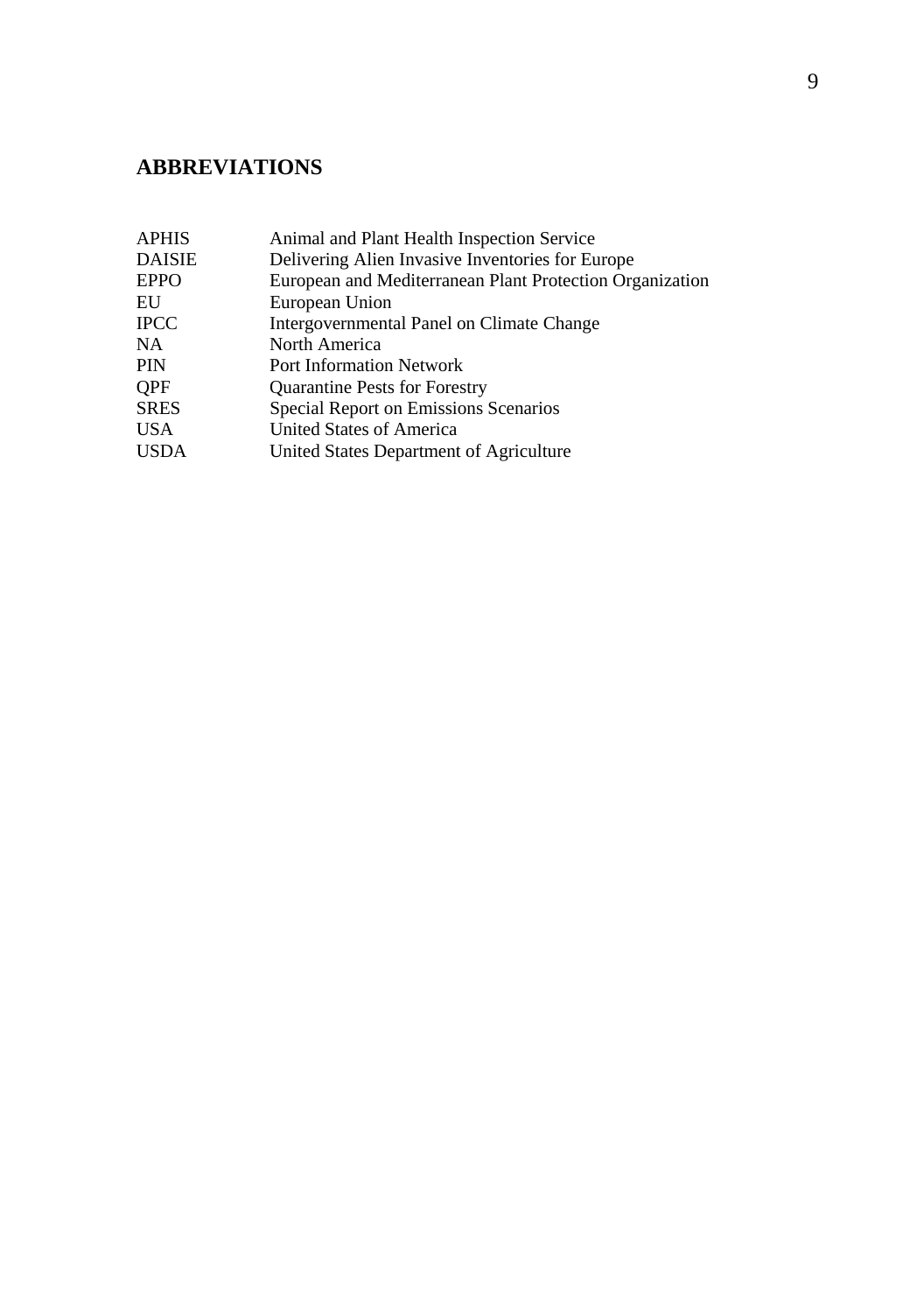### <span id="page-9-0"></span>**1. INTRODUCTION**

"*Jos kirva Venäjältä korjaisi viljasadon, kuoriainen Koloraadosta perunan, ei Suomessa olisi enää kansantaiteilijoita* "

Though epic, the little poem holds a certain amount of truth in it. The folk artist would not die of hunger, but thrive in lack of inspiration. Exotic species seem to travel between continents nowadays, when even very exotic fruit and vegetables are brought fresh to our local stores. The speed and the growing amount of goods transported hold a threat.

Since the evolution of oxygen-producing Cyanobacteria, no single species has had such a large-scale global impact as humans. Both of the phenomena focused on in this thesis are global and are driven by economic growth: biological invasions and climate changeinduced range expansions of herbivorous forest species.

Socioeconomic growth has increased the overall production of a variety of goods as well as global trade in them. This has affected the biosphere in two drastic ways, which are considered to be the greatest threats to biodiversity and to human health and institutions globally. Increased international trade has provided a way for many harmful and harmless insect species to expand their distribution beyond geographical barriers that limited their distribution in the past. When biological invasions are combined with the effects of the climate change, the formerly climatically-driven distribution ranges of animals will broaden even more. Both of these phenomena are evident and they require immediate preventive action to change previously adopted practices.

### **2. SPECIES DISTRIBUTION AND BIOLOGICAL INVASIONS**

Today people and species are more global. The world is rapidly unifying. While wireless communication connects distant continents, we are also connected to other far away locations via global trade and travel. Together with goods and people fauna and flora move, whether intentionally or unintentionally. The distribution of a species is not a static state. It fluctuates. A species will occupy areas that are suitable for it if it is transferred beyond the barriers that have prevented its dispersal to other suitable areas. This has presented a global problem, which is firstly reviewed in this thesis through its basic concepts: species distribution and biological invasions. As this thesis is about invasive forest insects, the introductory chapters will moreover concentrate on phytophagous insects, but examples of other invasive animals or plants may be used.

#### **2.1 Species distribution**

The basic definition of species distribution is that a species occupies a unique geographic range, where the population lives and breeds (Begon *et al.* 1996 and references therein). The distribution of poikilothermic animals is determined by abiotic (e.g. climate, geographical barriers) and biotic (e.g. host plants, interspecific competition, predators,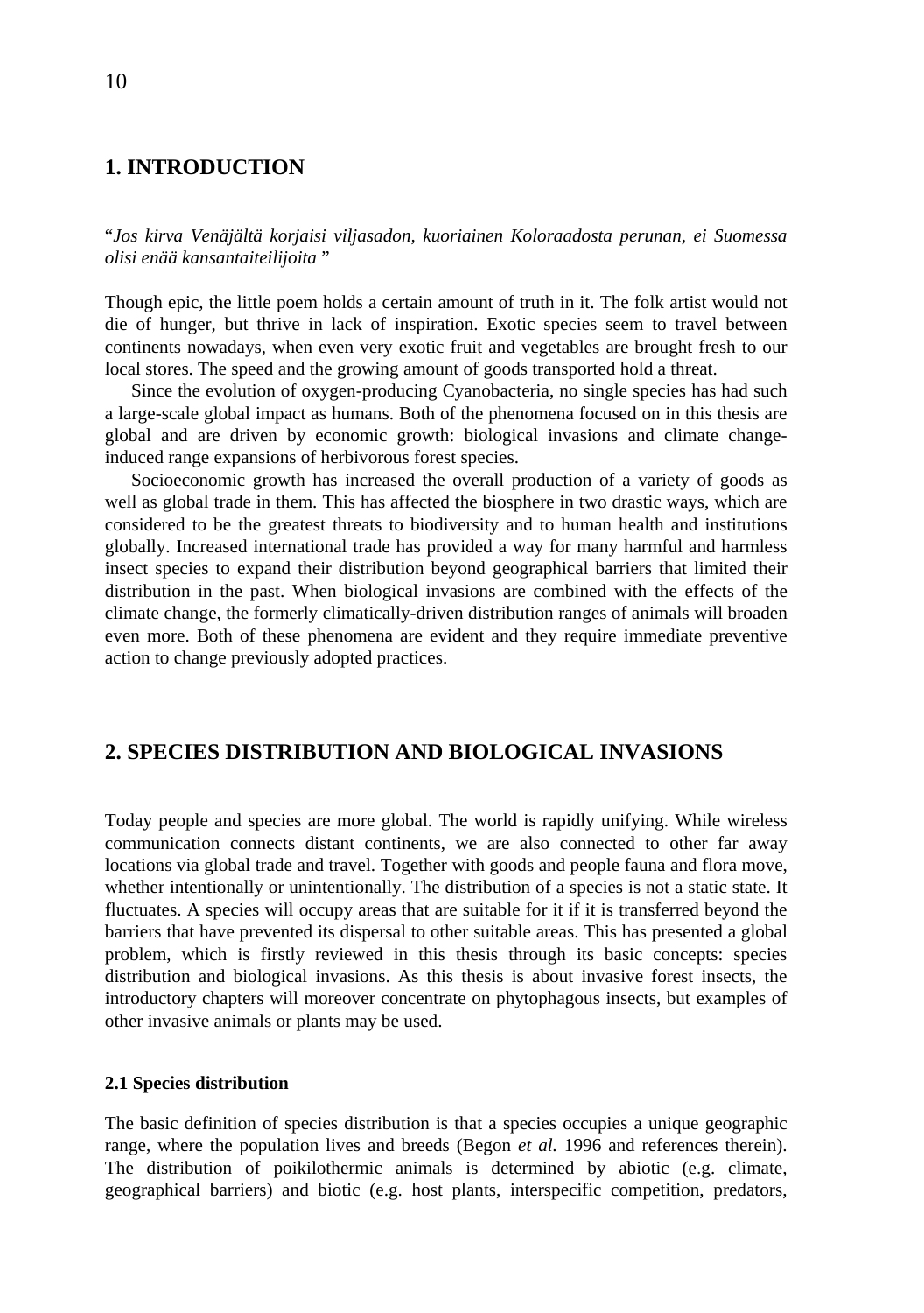<span id="page-10-0"></span>parasites, diseases) factors (Andrewartha & Birch 1954, Parmesan *et al.* 2005, Case *et al.* 2005 and references therein).

Two extreme ends of the distribution spectrum are cosmopolitan and endemic distribution. Cosmopolitan species have a very extensive distribution covering several continents, and endemic species have restricted distributional ranges on one continent or island (Begon *et al.* 1996, MacArthur 1972 and references therein).

A species distributional range is not static, but dynamic, fluctuating by dispersal of individuals or by extinction of species subpopulations (Hanski 1998, Holt *et al.* 2005 and references therein). Expanding distributional range and establishing populations in new areas require a change in abiotic or biotic factors of adjacent habitats within the population's capabilities of dispersal. Adjacent habitats may formerly have been unsuitable, or dispersal to suitable distant habitats may have been prevented by a geographical barrier, such as the sea or mountain chains. Extinction of subpopulations at the far limits of the species due to abiotic or biotic environmental changes are common. The profound goal of every species seems to be biblical: to reproduce and fill the land. To survive as a species, individuals must colonize new suitable habitats whenever a suitable window opens. Especially small meta-populations are prone to become extinct locally due to stochastic variation (Hanski 1998, Liebhold & Bascompte 2003).

#### **2.2 Biological invasions**

The introduction and spread of species outside their native indigenous distribution range, termed hereafter biological invasions, are increasing with growing world trade and tourism. Biological invasions are considered to be one of most serious threats to biodiversity (Armstrong 1995, Wilcove *et al*. 1998, Liebhold 2003) and human economics (OTA, 1993, Heikkilä & Peltola 2004, Pimentel *et al*. 2004).

Defining biological invasion is not easy, since not all of the invasive species are invasive. The term "invasive" is more or less defined by the impact of a species on a new environment or economic interests than by its capability to colonize new continents. Species that spread through human action into new areas, causing direct negative impact on the environment or economy are most often called invasive species or alien pests. Species that do not cause such an impact are more commonly called exotic, non-indigenous or nonnative species. Though not having a direct negative impact, all of the species that inhabit a new continent may still alter the functioning of the ecosystem (Jenkins *et al.* 1999, O'Dowd 2003, Lovet *et al.* 2002, Holt & Lawton 1993, Koch 2003, Boettner *et al.* 2000, Vermeij 1996, Hänfling & Kollmann 2002).

Human-aided biological invasions are no new event; they have been going on ever since humans migrated to new areas. Schoolbook examples of invasive species are the introduction of *Rattus exulans* Peale by Polynesian voyagers (Atkinson and Towns 2001) and *R. rattus* L., *R. norvegicus* Berkenhout and *Felis catus* L. by European explorers, missionaries and mercantile fleets to Pacific islands (Anon. 1899, Innes 2001). The introduction of species to new areas has accelerated widely due to the increasing mobility of people and goods over the past few decades (Sailer 1978 and 1983, Niemelä & Mattson 1996, Work *et al.* 2005, McCullough *et al.* 2006). Secondly, together with the growing movement of commodities and people, the disturbance of habitats has increased the number of invasions, not by increasing the number of arrivals, but making habitats more prone to invasions (Liehold *et al.* 1995, Marvier *et al.*2004).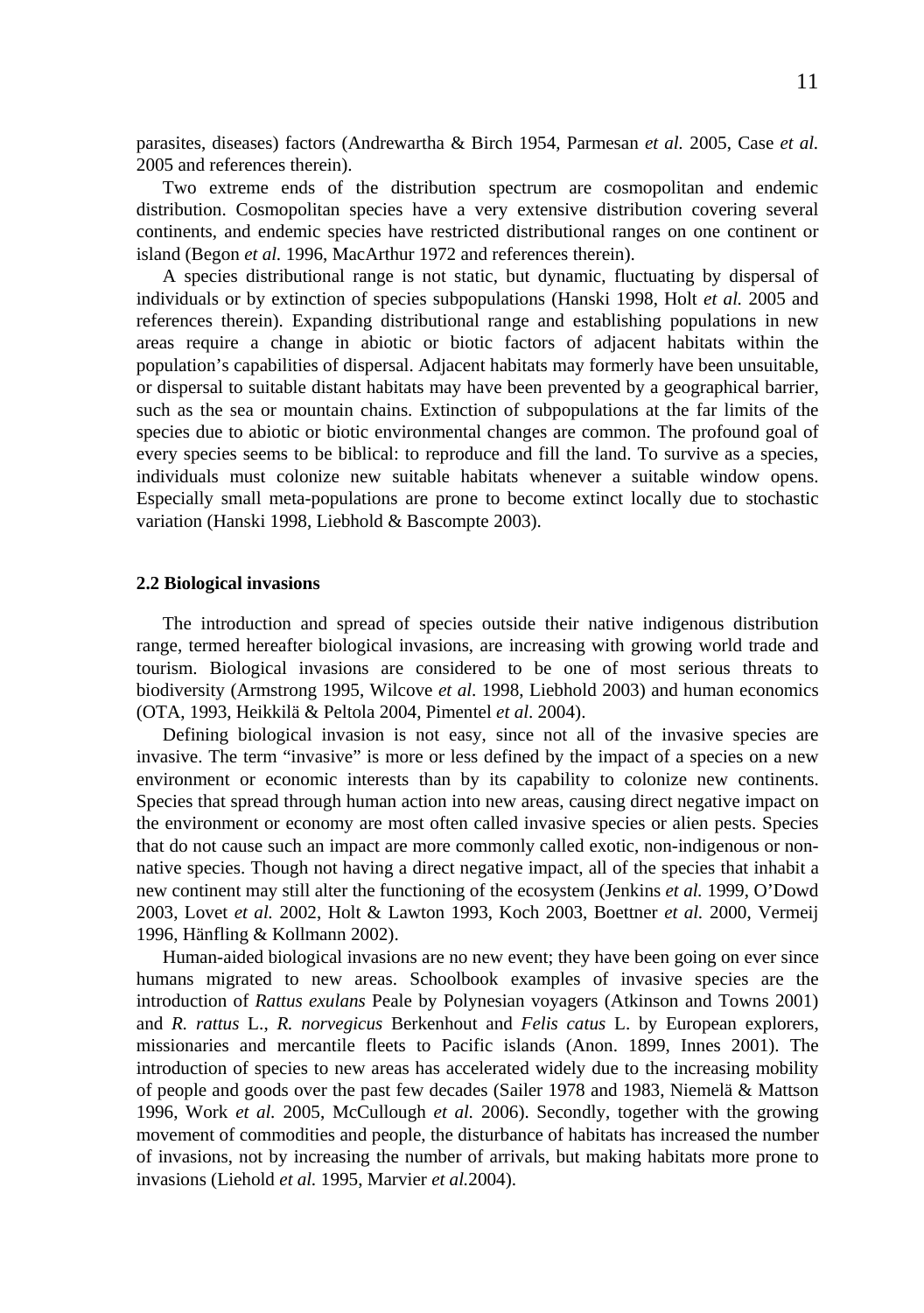## <span id="page-11-0"></span>**3. STAGES OF BIOLOGICAL INVASIONS**

The process of invasion is commonly divided into separate stages for examinational purposes. These stage are referred as; **1. Arrival**, the transportation of individuals of a species to new areas, **2. Establishment**, the forming of a self-sustaining population in the new area and **3. Spread**, the expanding of distribution to contiguous suitable habitats and interaction with the surrounding ecosystem (Liebhold *et al*. 1995, Vermeij 1996, Carroll & Dingle 1996). This thesis focuses mainly on the factors that affect the second stage, i.e. the establishment phase of invasion: how abiotic and biotic factors constrain, limit or favor the establishment of a species.

#### **3.1 Arrival – pathways and origin**

The study of arrival and introduction involve the study of donor biota and regions, potential dispersers and their vectors, and pathways (Vermeij 1996). Why are some species or species from certain biota and regions good dispersers and which pathways are the most prominent for introduction?

Today, dispersal of individuals of herbivorous forest insects to a new continent or over large distances within a continent is almost always enhanced by human activities (Sailer 1978, Sailer 1983, Mattson *et al*. 1994, Humble & Allen 2001, Yan *et al*. 2001, Work *et al*. 2005). Introductions have been either inadvertent or intentional. Many arthropods are introduced with trade commodities with which they are associated, and several invertebrates and fungi have been intentionally released for biological control (Lacey *et al*. 2001, Morrison *et al*. 2005). It is not surprising that in a historical perspective, the unintentional introductions have reflected commerce and immigration patterns. As an example, parallel commerce between North America and Europe has greatly unified fauna between these continents, whereas the modes of transportation through time have reflected the fauna that arrive (Sailer 1978, Sailer 1983, Mattson *et al*. 1994, Niemelä & Mattson 1996). The movement of land arthropods in sand-ballasted frigates has changed, and now mussels are transported in water-ballasted cargo vessels.

Some species are more prone to be dispersed and introduced into new regions than others (Vermeij 1996, Niemelä & Mattson 1996), and in addition, some pathways favor immigrant insects more than others (Kiritani & Yamamura 2004, Haack 2006, Brockerhoff *et al.* 2006). In addition it has been thought that some biota or regions hold more potential dispersers (Vermeij 1996, Niemelä & Mattson 1996). The number of arriving individuals of species directly affects the size of the founder population and its vulnerability to extinction. The number of arriving individuals is called propagule pressure. Between 1985 and 2000, the United States Animal and Plant Health Inspection Service (APHIS) intercepted 500 000 insects in quarantine inspections (Haack 2006). Yearly, there are about 53 000 interceptions of non-indigenous species in the USA (Pimentel *et al*. 2000), and the number of interceptions for a species may be from one single to several hundreds per year. Recurrent introductions of species can increase the likelihood of establishing a founder population in a new area (Von Holle & Simberloff 2005, Lockwood 2005, Brockerhoff *et al.* 2006), reinforce the size of an already established population and in addition, reinforce it by bringing genetic variability to the population (Stepien *et al*. 2002, Kolbe *et al.* 2004).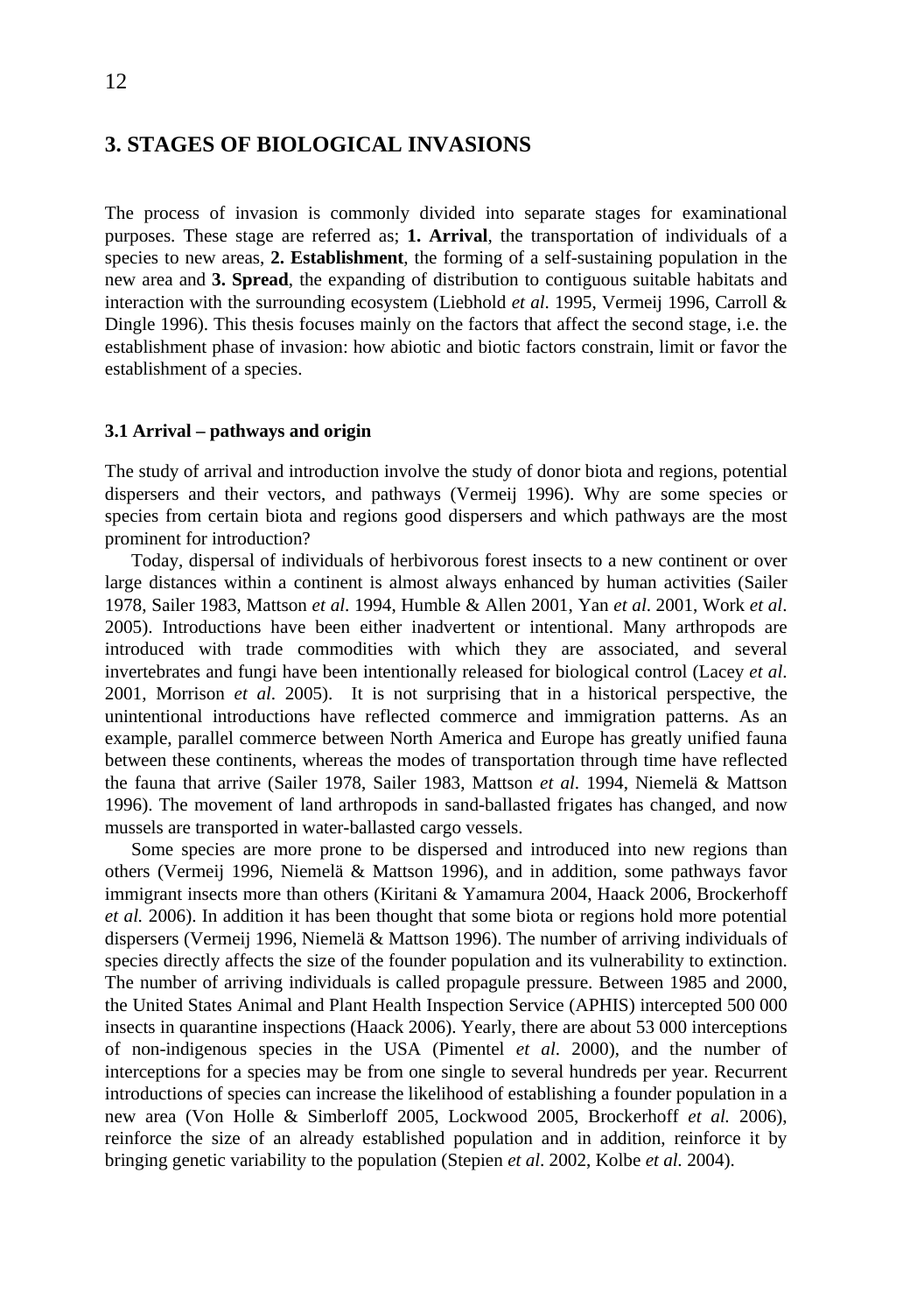#### <span id="page-12-0"></span>**3.2 Establishment**

Establishment is the process of forming a persistent population. Many species are introduced so often and in such high numbers that they seem virtually persistent, but are still unable to form a locally reproducing population. An estimated 10% of inadvertently introduced immigrant phytophagous insects establish themselves, and as many as approximately 20 to 40% of intentionally introduced biological control agents establish permanent populations (Lewis & Kareiva 1993, Williamson & Fitter 1996).

By arriving in a novel distant area, the introduced species face the new abiotic and biotic constraints or opportunities, which determine the success of the species. Founder populations are often small and more prone to extinction by stochastic factors in the novel environment (Hanski 1998, Liebhold & Bascompte 2003). These factors are random incidents of population demography, environmental fluctuations, catastrophes and genetic changes in population. Thus they are driven by the before-mentioned abiotic and biotic forces in the new environment. As this thesis emphasizes these two forces enhancing or suppressing establishment, I will consider them in detail.

#### *3.2.1 Abiotic factors*

On arrival in a novel region, the introduced species will face the physical environment of the new range, which it must adapt to (Vermeij 1996, Niemelä & Mattson 1996, Holway *et al.* 2002 and references therein). At first hand the prevailing climate and landscape will determine whether the new area is habitable by the immigrant species. Generally a good match between physical factors of the donor habitat and the new habitat of the immigrant species will increase the probability of establishment. This match between distant areas is also called biogeographical similarity. Biogeography entails abiotic physical factors, such as climate and phenology defined by latitude, as well as biotic factors, which are dealt with in the next chapter.

Adaptation to the prevalent climate plays a crucial role in establishing a population in a new continent after arrival. Climate has been pointed out as a major factor affecting distribution, i.e. the survival of poikilothermic animals, in a given area (Andrewartha and Birch 1954). Seasonal climate patterns, particularly moisture and temperature, can be also crucial, especially for introduced forest pathogens. To infect suitable hosts, develop a disease and survive, correct temperature (e.g. warmer winters, milder summers) and correct moisture content (e.g. fog, rainfall, less snow cover) at a critical season are the prerequisites (Marosy *et al.* 1989).

Inability to tolerate climatic conditions and weather fluctuations in a new area is one of the main reasons for extinction of the founder population of non-native species (Crawley 1986). Albeit the immigrant population would have adapted to the prevailing climate, it is still subject to stochastic variation of weather. The average climate may favor population growth and persistence at the site, but variation of weather around average conditions can drive small populations into extinction (Elton 1924). Extreme weather events alone or several unfavorable years of weather outside average values may push non-native and also native species into extinction (MacArthur 1972, Russel 1993, Solbreck 1991).

Prevailing climate defines the seasonal phenology to which the introduced species must adapt (Vermeij 1996, Niemelä & Mattson 1996). Immigrant insects must synchronize to the annual cycle in a novel region and enter or terminate the diapause at an appropriate time to survive through the unfavorable periods of weather, for example through a cold winter, a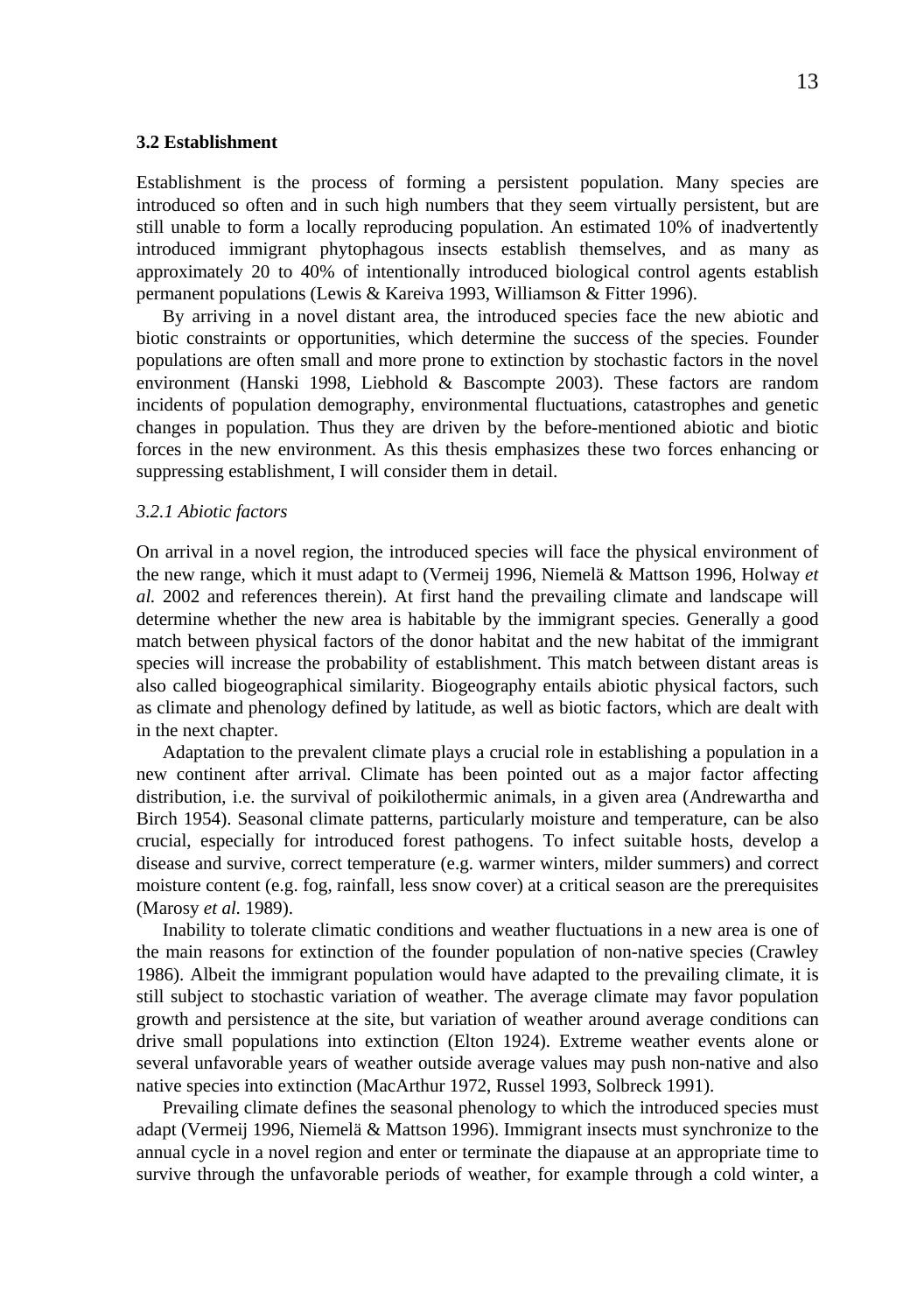<span id="page-13-0"></span>hot summer or a dry season. Insects derive their clues about the seasonal regime from temperature and the length of the day, which both are defined by latitude.

### *3.2.2 Biotic factors*

The rate of primary production, the amount of unused resources, anthropogenic disturbance of the habitat and low species richness have been thought to be the basic principles that make some biota more prone to invasions (Elton 1958, Vermeij 1996, Levine & D'Antonio 1999, Sher & Hyatt 1999. Davis *et al.* 2000, Byers 2002). Though generalizations exist, all biota seem to be prone to invasions. Even if the immigrant phytophagous insect can withstand the physical environment of the new region, thereafter it will face new challenges of adapting to the biotic environment, which will eventually determine its fate in establishing a founder population. The invading species requires a suitable host, its native or possible congeneric and the ability to adapt to competing species, predators, parasites and pathogens in order to establish itself (Vermeij 1996, Roques *et al.* 2006, Vercher *et al.* 2005, Mattson *et al.* 2007).

The first and foremost task in a new region is to find a suitable host (Vermeij 1996, Niemelä & Mattson 1996). If native hosts are not available it must find a taxonomically related (confamilial, congeneric) host and adapt to it. Alone, the presence of available hosts in a new region is not enough. Suitable hosts must be adequately abundant for invading insects to find them. The probability of establishment for the non-native phytophagous species depends totally on the availability and abundance of the host plants that enable larval development, and in some cases maturation feeding of imago. Strictly monophagous specialists seldom adapt to hosts that are taxonomically and chemically unrelated to their native hosts (Farrel *et al.* 1992). Rigorous host plant preferences may limit the likelihood of finding a suitable host in a new region, making generalist herbivores more presumable invaders. Specialization in turn affects the finding and selection of the host (Futuyma 1991). Many species have the ability to detect their hosts' volatile chemicals from long range (Raffa 2001, Byers 2004, Bruce *et al.* 2005). This in turn enhances the finding of the host and successful establishment in a novel environment, if the species can recognize the chemical cues.

Even if native or confamilial, congeneric, hosts were dispersed widely and abundant, the phenological synchronization of the host and the insect may be crucial for successful establishment (Vermeij 1996, Niemelä & Mattson 1996). The chemical and structural composition of the potential hosts varies during the season (Crawley & Akhteruzzaman 1988, van Asch & Visser 2007). The nutritional quality of the foliage affects the growth of larvae, and in turn, their survival (Tikkanen & Julkunen-Tiitto 2003, van Asch & Visser 2007). For this reason many herbivorous species that feed on woody plants time their larval development to synchronize with bud burst, when nutritional and soft plant tissue is available. Establishment of an invading insect may not be successful if the phenological timing is not correct with the host plant, or if the invading insect cannot tolerate less edible plant material.

When a non-indigenous phytophagous insect arrives in a new region outside its native range, it has left behind its former predators, parasites, pathogens and species that compete for the same resources. This interactive web of host-herbivore-predator/parasite/pathogen is also called the tri-trophic niche (Price 1997). On arrival, successful establishment is less likely if there is no available niche to fit, i.e. an enemy- free space with accessible hosts. A clear taxonomic difference compared to resident prey species, in other words, "camouflage"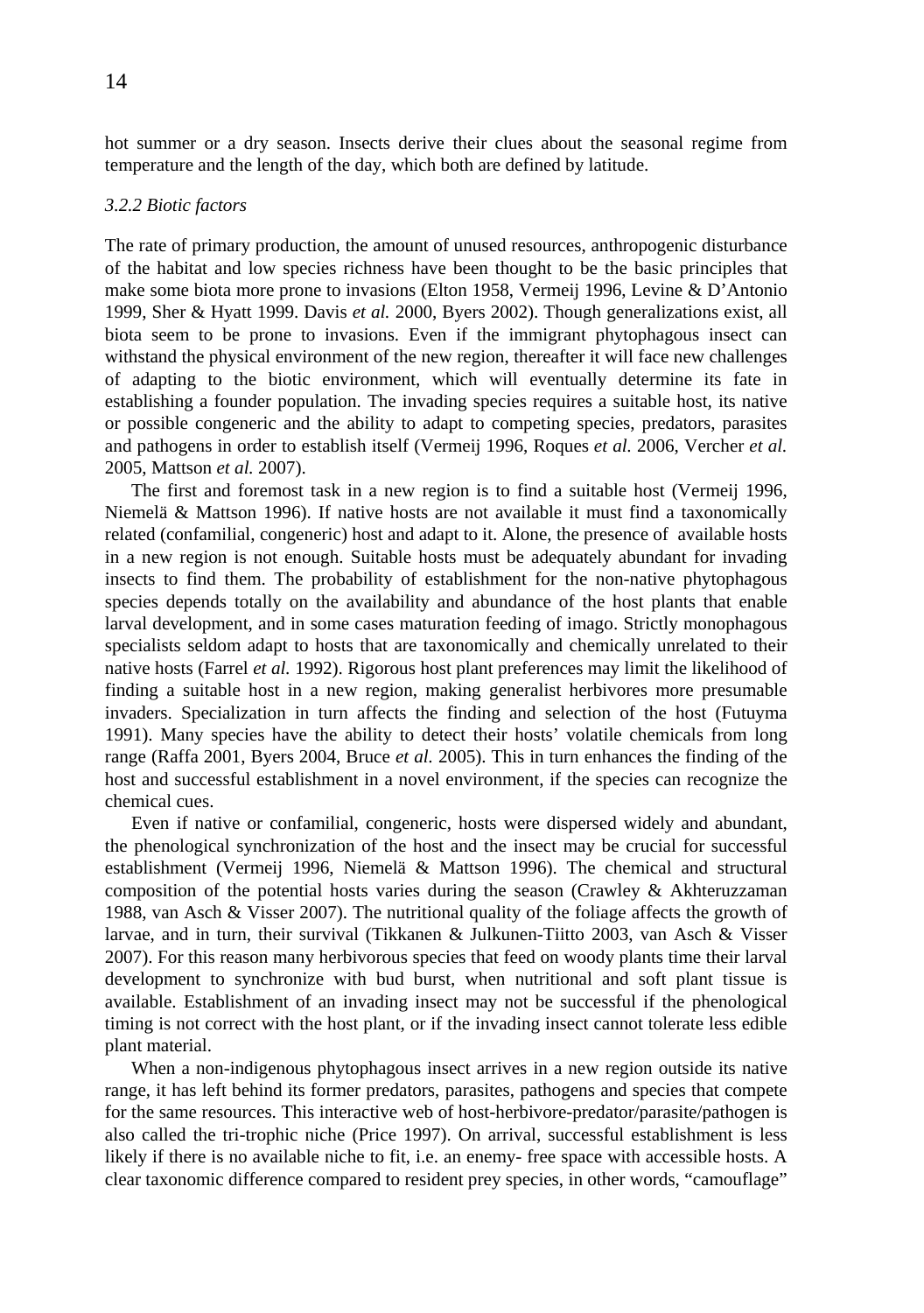<span id="page-14-0"></span>from enemies, will decrease the probability of being predated on by resident predators (Lawton & Brown 1986). Without enemy- free space, the invading insect has to escape from predation by rapid population growth and dispersal. Moreover, the immigrant species will have to face the competing species, which will reduce the growth of individuals in the introduced population and in turn affect breeding success. This could be affected by exploitation competition for shared resources, interference competition through fighting or other action, and apparent competition through a shared enemy.

#### **3.3 Dispersal**

The dispersal of an indigenous species is not only a demographic and spatial stage, but also an integration phase and evolution process between the native biota and the invader (Vermeij 1996). In extreme cases an invader may cause the extinction of a native species (Vermeij 1996, Clavero & García-Berthou 2005) or a native species may drive the invader to extinction (Lawton & Brown 1986). This integration of the invader with the surrounding biota is discussed more thoroughly in the next chapter.

The process of spread is the only part of the invasion that can be clearly observed, followed and studied. Many introduced species are not detected due to the small size of the founder population (Liebhold & Tobin 2006). They are rarely caught in connection with routine surveillance trappings of insects. Introduced species are noticed after a population grows to detectable levels (Liebhold  $&$  Tobin 2006). A good example of non-detection of the arrival and establishment of a non-indigenous species is the discovery of an Asian bark beetle Scolytus schevyrewi in the USA (Negrón *et al.* 2005, Haack 2006). The species was discovered for the first time in spring 2003 in insect traps set in Denver, Colorado. By fall, it was found in fourteen other states, and closer examination of old insect collections revealed that the insect had already been collected in Colorado in 1994 and in New Mexico in 1998.

Spread involves population growth and dispersal of individuals of the species (MacArthur 1972, Liebhold & Tobin 2006). With an increase in density, the species will disperse and expand its range to adjoining areas of suitable habitat. Species differ in their ability to disperse. Individuals of sedentary species diffuse to adjoining areas when the density of the founder population increases and less sedentary species may disperse several kilometers, independent of population density (Tobin *et al.* 2004). After establishing a founder population, individuals may also be transported deliberately by human aid inside new region or continent and form new dispersal centers.

By expanding to a larger area, the species furthermore decreases its probability of becoming extinct. Species that inhabit large geographic ranges and occur abundantly locally are often less affected by stochastic changes in demographics, population genetics, and in the environment, or as a result of catastrophes (MacArthur 1972, Leigh 1981). By contrast, are the species that are consistently sparse and their distribution is geographically restricted. With expansion, the species will face the same biotic forces as in establishment. New communities will have to integrate if no free niche is available.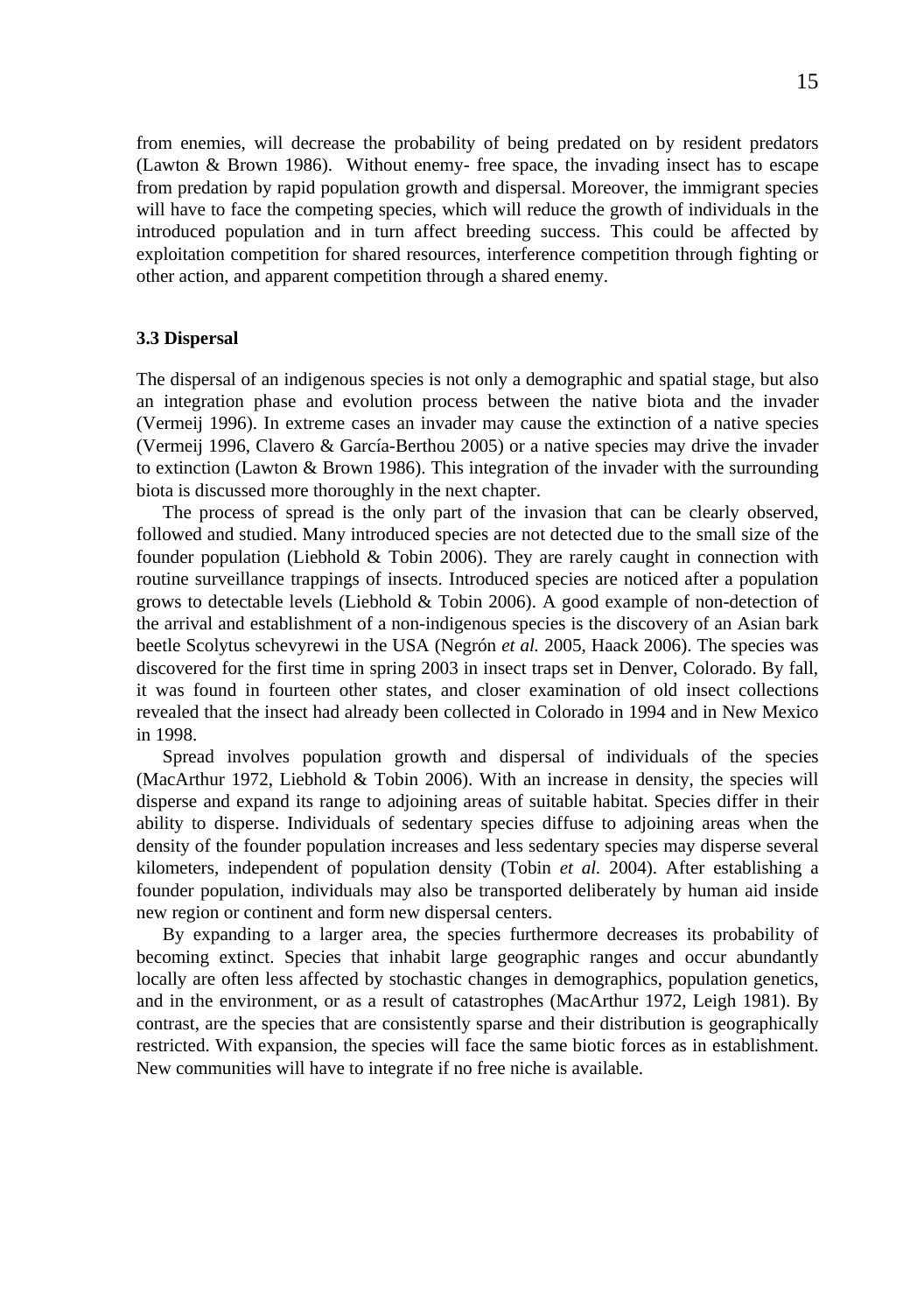### <span id="page-15-0"></span>**4. IMPACTS OF BIOLOGICAL INVASIONS**

As already mentioned, the dispersal phase usually involves the integration of the invader with the surrounding biota. Invasive species may have an ecological impact on native species. The impact may occur on ecosystem, community, population, individual, or genetic level (Liebhold 1995, Vermeij 1996, Hänfling & Kollmann 2002). The phytophagous invader may have an impact on the recipient environment, e.g. by altering nutrient cycling (Jenkins *et al.* 1999, O'Dowd 2003, Lovet *et al.* 2002) through intensive leaf consumption. It may also change the predation/parasitism/herbivory regime (Holt & Lawton 1993, Koch 2003, Boettner *et al.* 2000), change competition between species (Goulson 2003) and vector new pathogens (Goulson 2003, Jacobi *et al.* 2007). The invader may also hybridize with close relatives (Brasier 2001) and also cause direct disturbance or destruction of a habitat (Liebhold *et al.* 1995, Byers 2002). These all have a huge impact on the diversity of life, from ecosystem to single gene level.

Invasive species may directly exclude native species (Goulson 2003), change community structure (Liebhold *et al.* 1995) and function (Lovet *et al.* 2002) or affect population genetics in the recipient community (Hänfling  $&$  Kollmann 2002). The chestnut blight (*Cryphonectria parasitica* Murril) that was accidentally introduced from Asia to North America had all these afore-mentioned dimensions when it spread and killed almost all the chestnut trees (Castanea spp.) in North America, a tree species that was previously dominant before the arrival of the pathogen. It almost eradicated one single species from North America and changed the community structure since chestnut trees were replaced by oaks (Quercus spp.) (Liebhold *et al.* 1995 and references therein). This change in forest composition created by Chestnut blight favored another invasive species, an insect defoliator. The Gypsy moth (*Lymantria dispar* L.), which uses oaks as its main host species. The change inflicted by these two invaders, Chestnut blight and Gypsy moth, may have altered the genetic structure of communities and individuals in the recipient biota by changing the direction of selection, although such outcomes are hard to detect and trace.

### **5. CLIMATE CHANGE AND BIOLOGICAL INVASIONS**

Global mean surface temperature has increased by  $0.4 - 0.8$ °C over the 20th century (IPCC 2001). Anthropogenic influence on the atmosphere through increased concentrations of greenhouse gases (i.e., carbon dioxide  $(CO_2)$ , methane  $(CH_4)$ , nitrous oxide  $(N_2O)$ , tropospheric ozone  $(O_3)$  and aerosols has induced a climate change that affects biomes globally (Thomas *et al.* 2004, Parmesan 2006). The globally averaged surface temperature is projected to increase by  $1.4 - 5.8^{\circ}\text{C}$  by the year 2100 (IPCC 2001). The estimated increase is based on the A1, A2, B1 and B2 emission scenarios by the Intergovernmental Panel on Climate Change, abbreviated IPCC (IPCC 2001). The scenarios differ in the way they predict socio-economic growth (demographic, social, economic, and technological) worldwide and the scale of future emissions based on it.

The most prominent impact of climate change on biological invasions will be to make invasions of exotic forest pests from southern locations to northern ones more prevalent. The summer and winter temperatures are not likely to increase in an equal manner. In the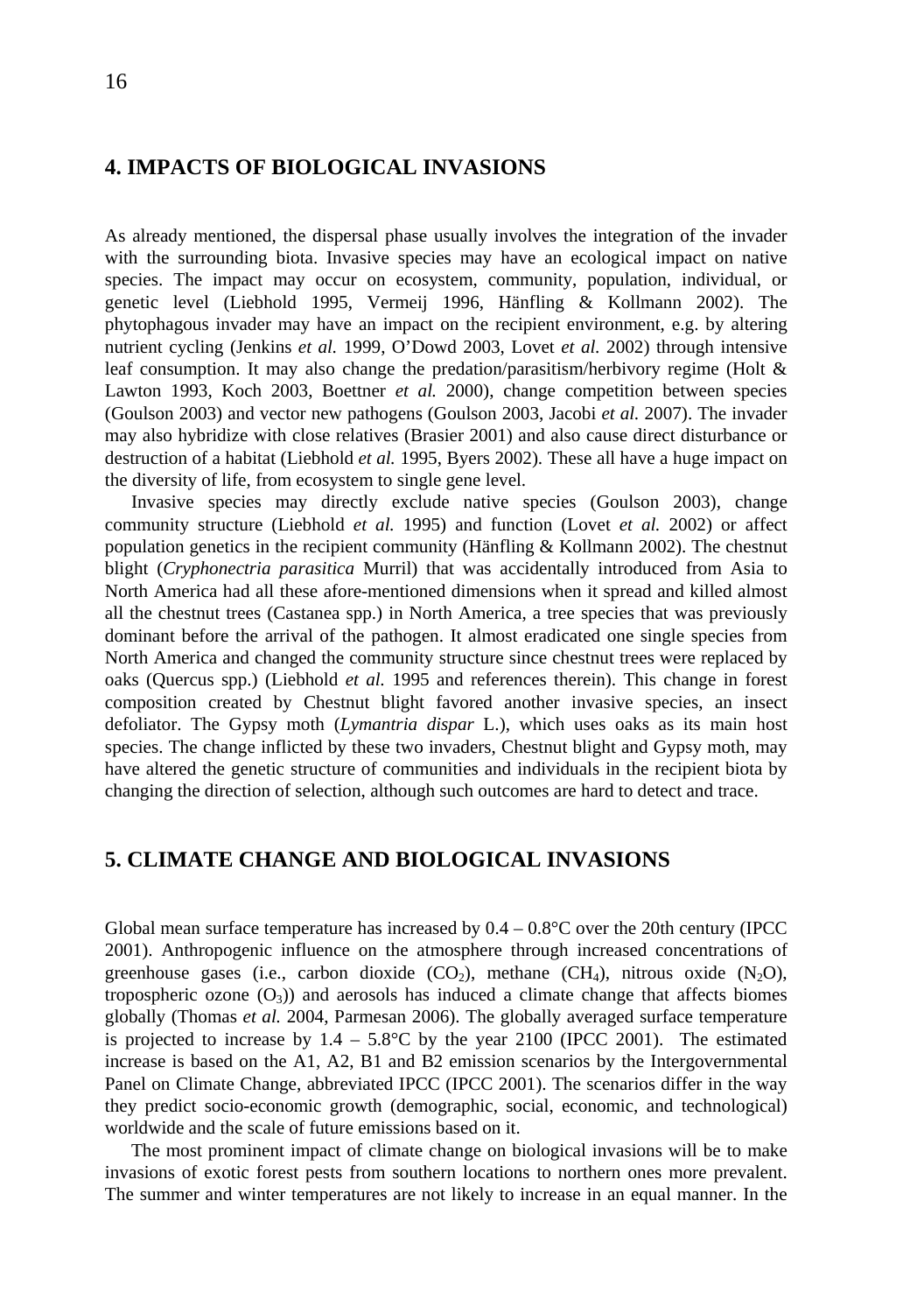<span id="page-16-0"></span>boreal zone, winter temperatures are expected to rise more than summer temperatures (IPCC 2001). By raising winter temperatures that are lethal to many southern species, climate change will enable the survival of native and exotic species from more southern locations.

On a general basis, climate change will have two kinds of effect: direct effects on the physiology of herbivorous insects and indirect effects mediated through its host plants. Indirect effects of change have been noted to alter the behavior of insects and their hosts empirically and in experimental trials. The change may be either phenological, affecting the synchrony between the host and the herbivorous insect or physiological, affecting the quality of the host on which the herbivore feeds (Bezemer & Jones 1998, Veteli *et al.* 2002, Bale *et al.* 2002, Battisti 2004 and references therein). Climate change will also have direct effects on insect performance and behavior. In particular, increased temperatures will allow many species to expand their distributional ranges polewards or to higher altitudes (Parmesan *et al.* 1999, Thomas *et al.* 1999, Thomas *et al.* 2001, Walther *et al.* 2002, Root *et al.* 2003, Battisti 2004, Battisti *et al.* 2005, Battisti *et al.* 2006, Hickling *et al.* 2005), but they will also cause outbreaks more frequently (Virtanen *et al.* 1995, Williams & Liebhold 2002), especially by lowering lethal winter temperatures (Crozier 2004, Battisti *et al.* 2005, Veteli *et al.* 2005, Robinet *et al.* 2007), allowing more rapid development (Williams *et al.* 2003) and the production of more generations during a growing season (Hansen *et al.* 2001, Lange *et al.* 2006), and indirectly making host trees more prone to attack, e.g. by drought (Solberg 2004, Rouault *et al.* 2006, Schlyter *et al.* 2006).

## **6. PREDICTING AND PREVENTING INVASIONS**

Besides their direct and indirect impacts on native ecosystems, invasive species cause immense economic losses. In the USA there are over 50 000 non-native species, and the economic losses which invasive species cost are almost \$ 120 billion per year in prevention and damage control (Pimental *et al.* 2004). In China there are 283 invasive non-indigenous species, which caused \$ 14.45 billion worth of economic losses (Callaway *et al.* 2006). Due to their impacts on economics and native fauna and flora, efforts are being made to prevent the unintentional introductions of non-native species.

Efforts to prevent the introduction of invasive species include quarantine regulations, inspections of imported goods and actions based on risk analysis, which are usually made for high risk species. Risk analysis is usually based on potential pathways and vectors. It estimates the likelihood of the invader to establishing itself and becoming invasive according to biogeographical (climate, habitat, hosts) suitability. Also, the consequences and economic losses after establishment are sometimes estimated in risk assessment. This knowledge will further be valuable when forming management strategies and policies to prevent invasions or to suppress damage by invaders.

### **6.1 Tools for risk analysis and prediction**

Prediction tools are usually based on the climatic suitability of the area for the potential invader and sometimes on the comparison of donor and recipient biota or an estimate of free niches by niche-based modeling.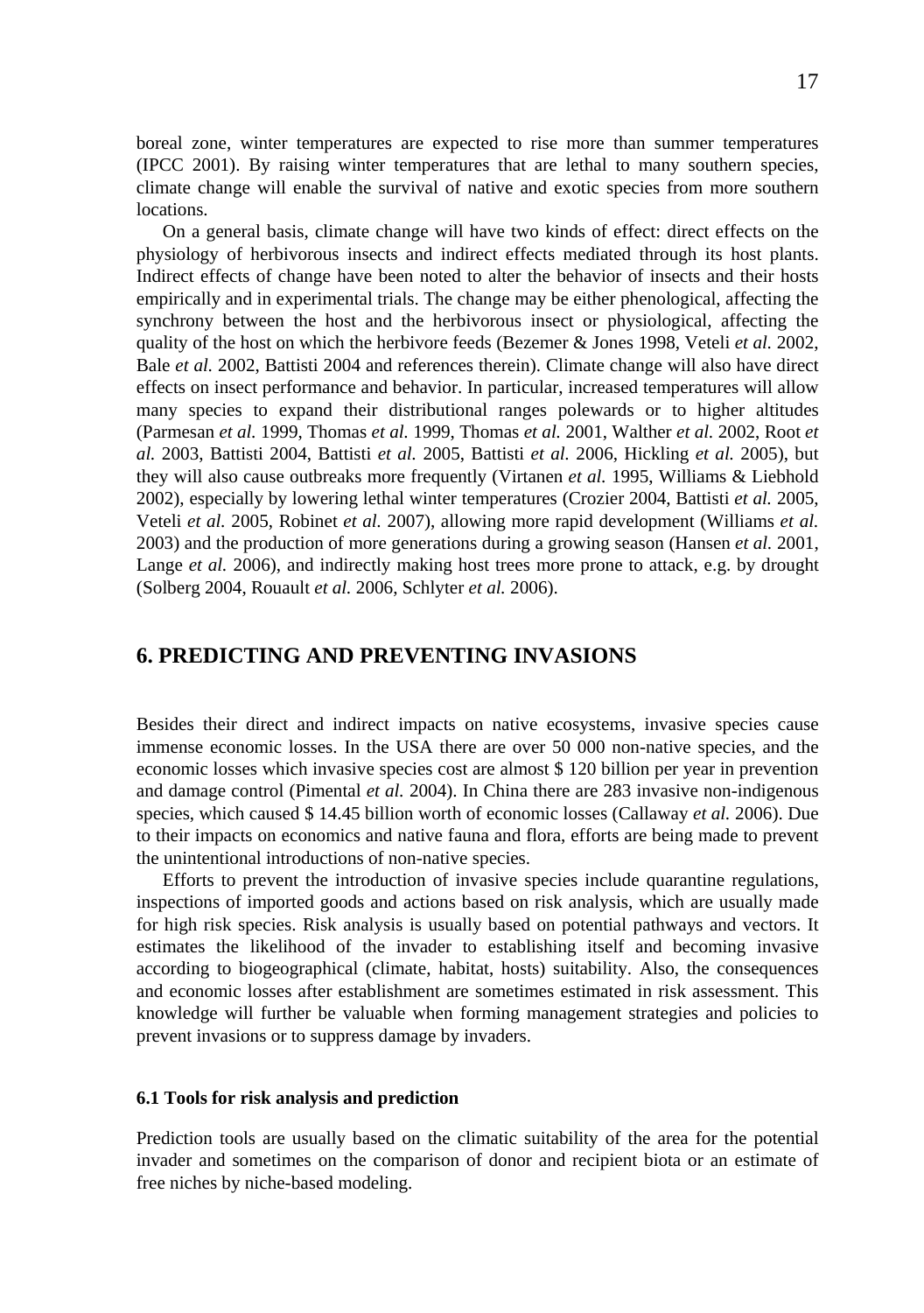<span id="page-17-0"></span>Biogeographical similarity between donor and recipient areas have been thought to be one of the most crucial issues affecting invasions of insects; this includes corresponding climate, habitats, hosts and phenological similarity (Gibbs & Wainhouse 1986, Niemelä & Mattson 1996, Vermeij 1996, Mattson *et al.* 2007). The finding that distribution of insect species is ultimately determined and altered by climate (Andrewartha and Birch 1954) has been used to determine the potential distribution ranges of potential invaders by Geographical Information System (GIS-based modeling programs or quantitatively based analyses of temperature thresholds and critical temperature values (Sutherst & Maywald 1985, Thomas *et al.* 1999, Baker *et al.* 2000, Sutherst *et al.* 2000, Williams & Liebhold 2002, Crozier & Dwyer 2006).

There is also an increasing number of GIS-based habitat models for estimating the risk of potential invaders (Thomas *et al.* 1999, Baker *et al.* 2000, Kalkhan & Stohlgren 2000, Thuiller *et al.* 2005), which are moreover aimed at evaluating the potential of exotic plants to invade a certain habitat.

Provided the climatic requirements are met, the invading species requires a suitable host for successful establishment. Host availability estimation is crucial when herbivorous insects are considered, and therefore palatability tests are conducted or estimates are made of suitable hosts for the most invasive pests (MacFarlane & Meyer 2005, MacLeod 2002). The availability of native hosts and the palatability of congeneric species in the recipient region are determinants of the species' potential to establish itself and invade a region. Possible relationships between native predators, parasites and potential competing species are difficult to estimate and they are often neglected in risk assessments.

#### **6.2 Intergovermental and govermental organizations**

The palette of organizations working with invasive species in the intergovernmental sector is very colorful. Several intergovernmental organizations develop strategies and try to unify regulations to prevent the introduction and spread of invasive species worldwide. At the other end of the spectrum are the national agencies that try to protect national nature reserves and the economy from the potential introduction of a pernicious pest species. Two very different organizations are presented in the next chapters. Both of them work with the same issue, invasive non-native species, but at different levels. One is an intergovernmental organization that works between nations and their phytosanitary agencies, and the other works on a national basis to prevent introductions of alien species by inspections and eradication programs.

### *6.2.1 European and Mediterranean Plant Protection Organization and quarantine pests for forestry*

The European and Mediterranean Plant Protection Organization (EPPO) is an intergovernmental organization that coordinates European plant health and phytosanitary issues. Its approach is to develop international strategies for preventing the introduction of plant pests and diseases and to search for efficient control methods.

In order to assess the risk from new exotic wood boring insects, EPPO started a project in the year 2000 with the purpose of estimating the potential risks associated with the timber trade in the EPPO region and preparing diagnostic protocols for the regulated pests of the EPPO region and the European Union (EU) Member States (Orlinski 2006). Special emphasis was placed on the risk involved in timber imported from Russia and the former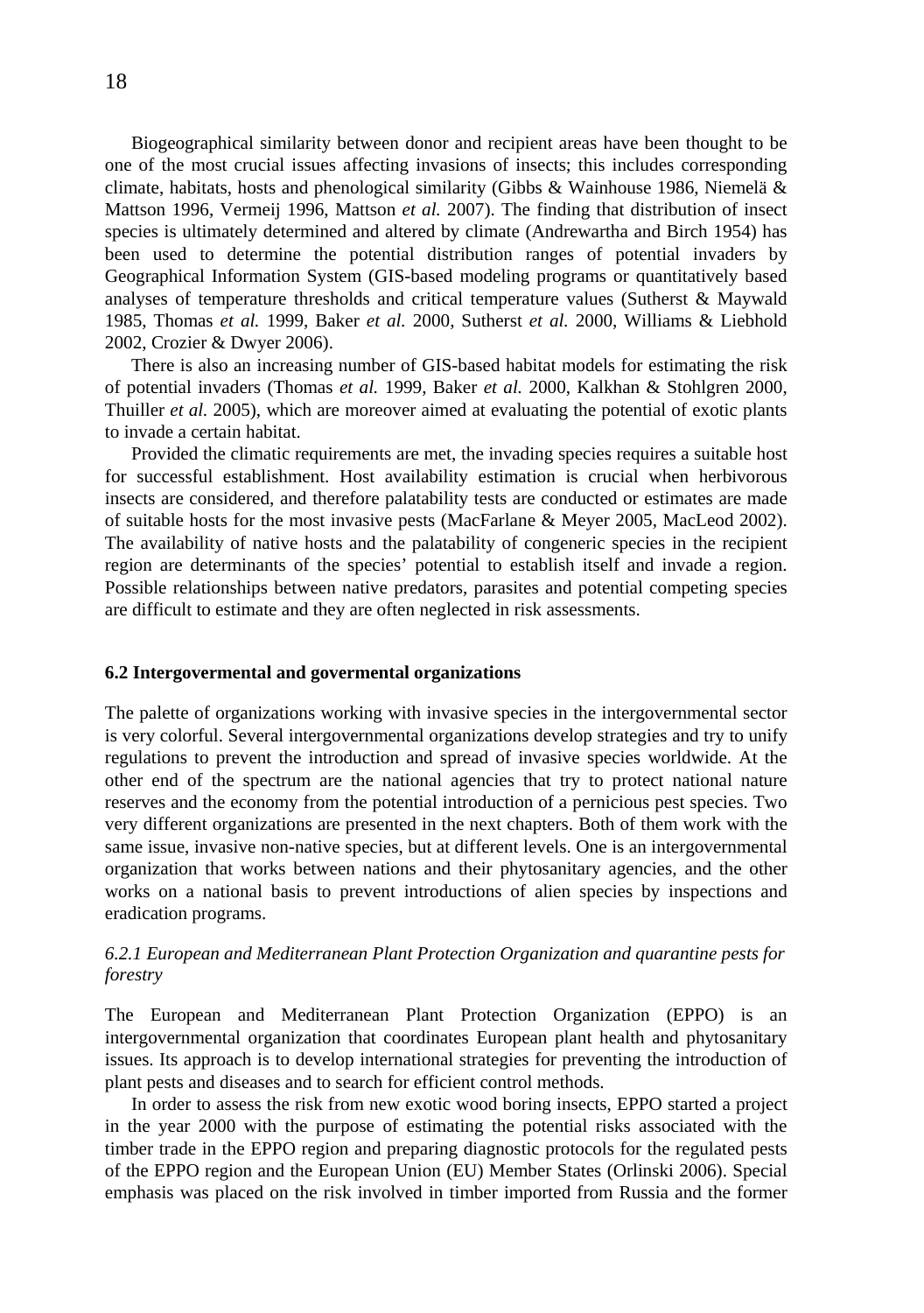<span id="page-18-0"></span>Soviet states. A total of 1365 potential pest species were estimated in the project, and 19 of them were recommended for addition to the EPPO lists of pests recommended for regulation, "Quarantine Pests for Forestry" (QPF).

Phytosanitary inspections of coniferous wood imported from Russia and the former Soviet states to the EU started on March 1, 2005, in connection with the QPF list and Commission Directive 2004/102/EC. Inspections were aimed at minimizing or eliminating the phytosanitary threat and protecting commercial stands and other forests within the EU from pests such as *Bursaphelenchus xylophilus* (Steiner & Bührer) and *Dendrolimus sibiricus* (Tschetverikov) associated with imported coniferous wood. Phytosanitary inspections were aimed especially at detecting the species of the EPPO A2 list, a list of quarantine pest that are locally present in the EPPO region.

### *6.2.2 Animal and Plant Health Inspection Service and the Port Information Network*

Unlike EPPO, the Animal and Plant Health Inspection Service, APHIS is a governmental agency, which is operated by the United States Department of Agriculture (USDA). Its primary goal is to protect the agricultural and natural resources of the United States (USA). Furthermore its aim is to prevent introductions of invasive non-indigenous animals, plants and pathogens. APHIS also monitors and coordinates eradication and management for those invasive non-native pests already present.

Being responsible for executing the quarantine inspections, APHIS has gathered information on intercepted plant pests at United States ports of entry (Work *et al.* 2005, McCullough *et al.* 2006). This database is called the Port Information Network, PIN database. The PIN database has been maintained since 1985, and it gathers approximately 53 000 interceptions per year. The database enables the projection of historical trends in pathways, species and quantities of introduced species, and furthermore assists in developing strategies for preventing introductions.

## **7. AIMS AND METHODS OF THE STUDY**

The objectives of this thesis were:

- *I. to present a comprehensive checklist of the exotic phytophagous species known to have successfully invaded and become established on Europe's woody plants, from both North America and Asia*
- *II. to find out if species with elaborate pheromone communication systems coordinating their aggregation and mass colonization attacks in their native systems are less successful in the invasion of a novel ecosystem than species lacking these systems*
- *III. to resolve whether quarantined species from the EPPO A2 list, could establish viable populations in Europe and how would they react to changes in climate*
- *IV. to simulate how climate change could affect the range and distribution of native insects*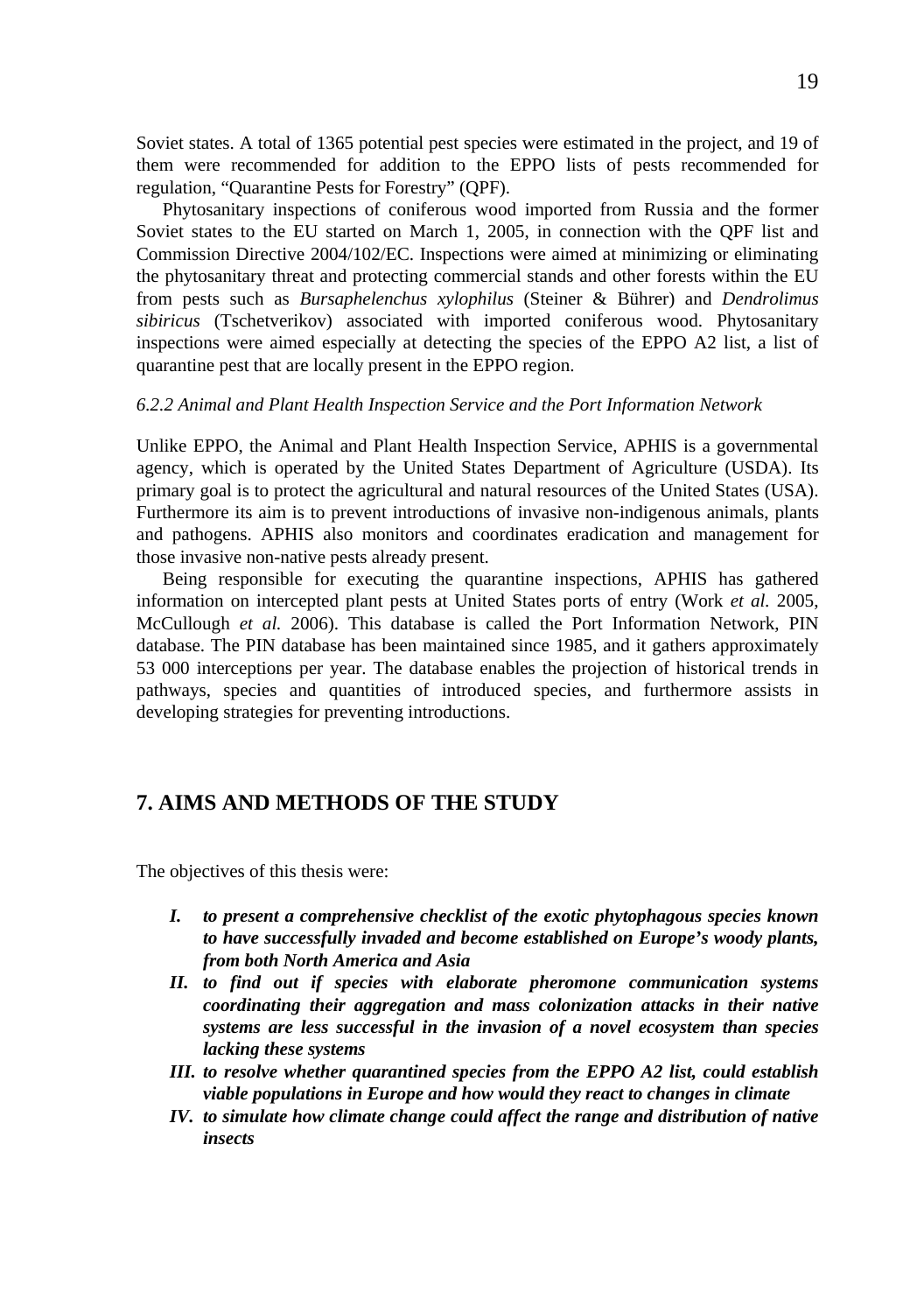The aim of objective I was approached by comprehensively deriving information on invasions from many diverse sources of the forestry, agricultural, and taxonomic entomological literature covering the past 100 or so years. Knowledge is cumulative, an insect that was identified as non-native in the mid-19th century is generally recorded as such in every checklist published since then, unless taxonomic revisions have been made. There are no fully up-to-date published or internet-based checklists for Europe except DAISIE (Delivering Alien Invasive Inventories for Europe), which is still being constructed, and therefore the search included authoritative surveys, reviews, checklists (Fauna Europea 2005), and special journal articles (e.g. EPPO, EBSCO, KLUIWERT), as well as national databases. The aim, besides that of constructing the list was to compare the invasive species in Europe with the data on European species established on woody plants in North America, and to propose some likely explanations for the vast imbalance in invasive species numbers between the two continents.

In objective II, the interception frequency data on bark and ambrosia beetles (Coleoptera: Scolytidae) from the PIN database of APHIS, as summarized in articles by Haack (2001, 2006), was used to test which factors affect the successful establishment of the species. The inspected quantity of international cargo that enters the USA is only 2%, and inspection and reporting systems are mainly targeted at high risk cargo, pathways and organisms, in other words, at those species that attack living plant material. In the case of ambrosia beetles, which attack only dead trees, they are more likely to be dismissed without reporting than bark beetles, which attack live trees. This creates an unfortunate and unavoidable bias to the data. All species that feed on fruits and seeds of trees and shrubs were excluded from the analyses; only the wood boring bark and ambrosia beetles were included. The records used comprised 2674 interceptions of 100 different bark and ambrosia beetles. Of these species 46 have established populations in the USA. Because the PIN data is biased towards the interception of high risk species attacking live trees, thus excluding many ambrosia beetles, the species that were known as established in North America (NA), but not reported in the interception records, were first removed from the statistical testing. In the second analysis, all of the species were included, whether or not there were PIN interception records of them. Nominal logistic regression was used to analyze which factors explain the probability of the species becoming established in the USA. The objective was to focus primarily on the importance of innate host finding and colonizing strategies, and secondarily on breeding strategies or interception rate as predictors of invasion success.

In objective III the potential distributions for three bark beetle species (Coleoptera: Scolytidae): *Ips hauseri, I. subelongatus* and *Scolytus morawitzi* and three long horned species (Coleoptera: Cerambycidae); *Aeolesthes sarta, Tetropium gracilicorne* and *Xylotrechus altaicus* from the Eppo A2 list were simulated with CLIMEX. The physiological parameters used in modeling were based on reviews of Russian entomological literature (Eppo 2005a, b, c, d, e, f and references therein). The literature did not cover all of the needed physiological parameters, and therefore the final fitting was carried out by estimation on the basis of the species' current distributions and seasonal phenology as an iterative geographic fitting procedure.

The simulations were based on climatic factors only, and other factors that might affect the possibility of these species becoming established in Europe, such as potential host species, were discussed briefly and speculatively. Together with potential distribution prediction, the possible distribution of these species by climate change was also considered. The SRES (Special Report on Emissions Scenarios) emission scenario A1B (IPCC 2001)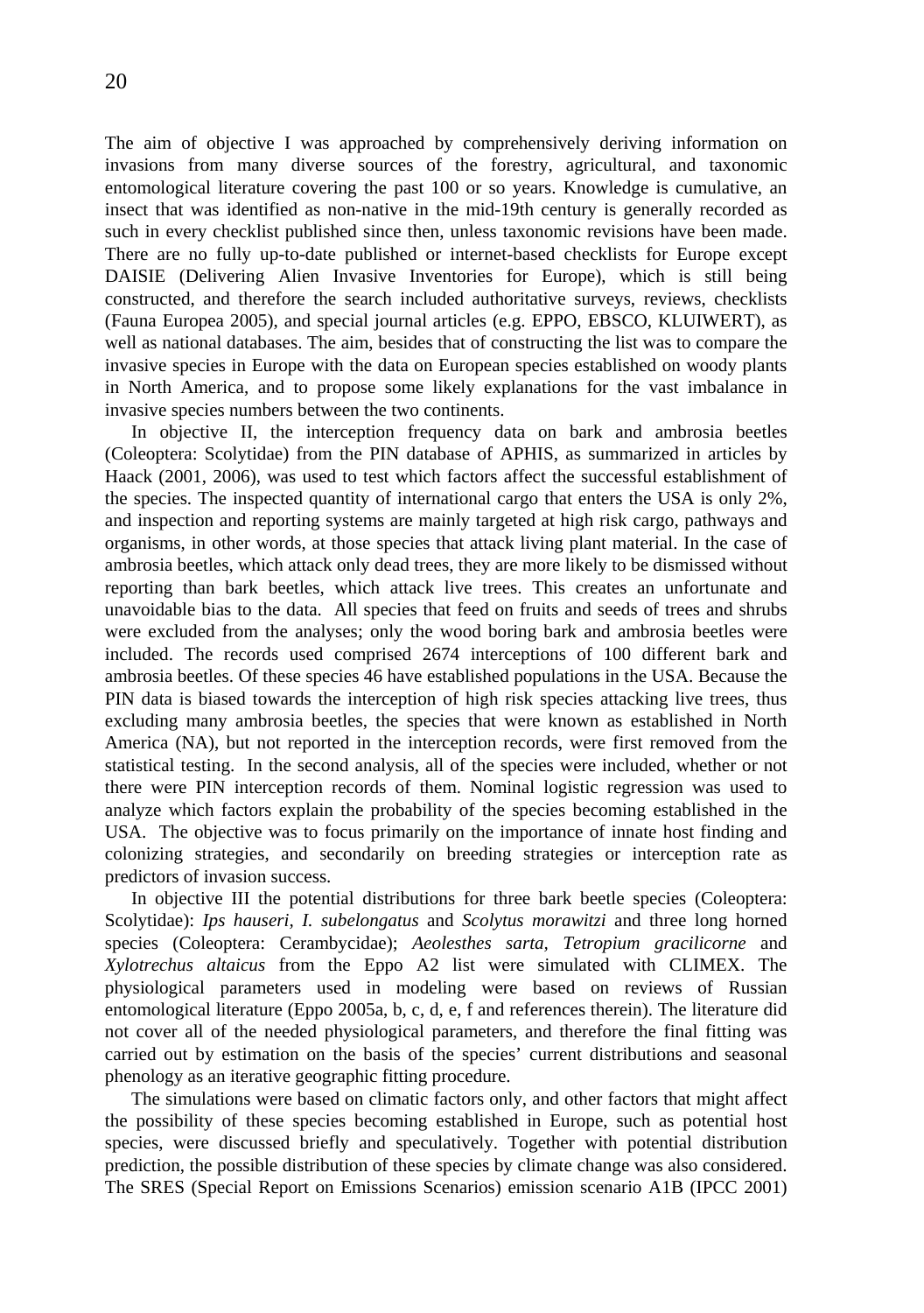<span id="page-20-0"></span>was used in this study of the various climate change scenarios. According to the A1B scenario, the global mean temperature will rise by approx. 2.9°C by the year 2100.

In objective IV, the range and distribution of two important lepidopteran forest defoliators, the Nun moth (*Lymantria monacha*) and the Gypsy moth (*Lymantria. dispar*) were simulated with CLIMEX-modelling software, with and without climate change scenarios. The parameter values used in the study were derived from the literature, and the final fitting was done by estimation on the basis of the species' current distributions and seasonal phenologies in Europe (Distribution maps of insect pests 1955, Schwenke 1978, Distribution maps of insect pests 1981, Carter 1984, Marttila *et al.* 1996, Hulden *et al.* 2000, Hydén *et al.* 2006) as an iterative geographic fitting procedure.

The analysis is biased towards the species' potential to be significant defoliators in Northern Europe as a result of climate change, using IPCC´s third assessment report on climate change. The globally averaged surface temperature is projected to increase by 1.4 – 5.8°C by the year 2100, based on the A1, A2, B1 and B2 scenarios (IPCC 2001). The scenarios differ in the way they predict socio-economic growth and new technologies. In this study, the potential geographical ranges are simulated using three different temperatures varying within these limits: 1.4, 3.6 and 5.8°C.

### **8. RESULTS AND DISCUSSION**

### **8.1 Checklist of nonnative species in Europe and species characteristics in establishment**

We listed 109 exotic phytophagous insects that have invaded and established populations in Europe. 57 of them are from North America (NA) and 52 from Asia (A). Four orders account for about 84% of the immigrants: Homoptera 39%, Lepidoptera 13%, Coleoptera 19%, and Hymenoptera 13%. The majority of these invasive species (63% of NA and 77% of A) live on deciduous trees, of which 36% have been introduced from NA and Asia. The remaining insect species (37% NA and 25% A) live on various conifers, of which 53% have also been introduced. Most (57%) of the NA insects feeding on coniferous plants live on their introduced, native host plants. Lists are never static since new species are continuously arriving and populations of those already established may die out ??due to the stochastic nature of small founder populations (Hanski 1998, Liebhold & Bascompte 2003).

As previously discussed, establishment is governed by suitability of climate, i.e. biogeographical similarity, but also by (1) species richness/abundance in donor population and recipient population, (2) propagule pressure, (3) ecological opportunities on arrival (level of primary production, hosts, enemies, etc.) and (4) the ecological competitiveness of invaders (Sailer 1983; Spence 1990; Vermeij 1991; Niemelä and Mattson 1996 and references therein). Various studies have been made attempting to resolve the ultimate factor for invasiveness. When we listed the immigrant insects in Europe to date and their host plants, and then compared the number of phytophagous insects that have invaded the US from Europe, we found the same biased insect trade pattern that Niemelä and Mattson (1996) discovered. There are over threefold more European invasive phytophagous insects in the US than vice versa, though number of immigrant insects has increased by 13% in the US and 40% in Europe since Niemelä and Mattson's 1996 article. On the basis of comparative analysis, the most likely explanation for biased invasiveness were the two latter explanations: 3. Ecological opportunities on arrival through availability, abundance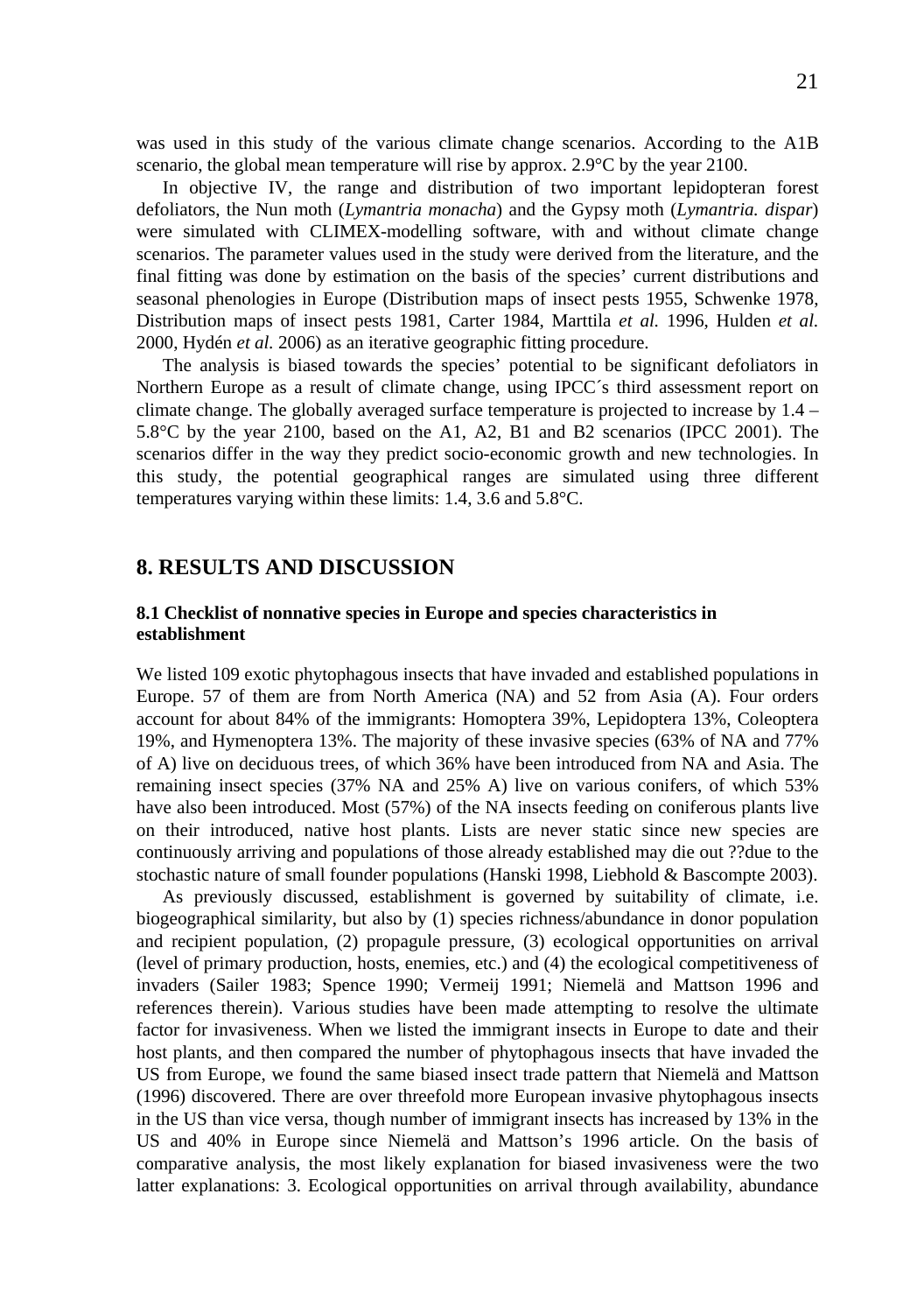and quality of hosts, number of competitors and enemies and 4. Ecological competitiveness of invader through evolutionary history of the species, e.g. tolerating wide-amplitude population fluctuations, adoption of favorable photoperiod and thermal regime synchrony.

The data suggest that many NA immigrant phytophagous species in Europe have been successful in establishing permanent populations because their native hosts preceded or accompanied them into Europe and/or were asexually reproducing species. Fewer invasive phytophagous insects may have become established in European compared to North American woodlands because of the unique legacy of the European Pleistocene/Holocene crucible (i.e. endless cycles of populations contracting into highly disparate, dispersed metapopulation refugia and eventually expanding out of them), and the greater anthropogenic impact on European species and ecosystems that caused highly diminished heterogeneity (Niemelä & Mattson 1996). This translates into fewer and less penetrable tritrophic niches in Europe due to the lower numbers and availability of host plants, but at the same time the higher zootic resistance per niche deriving from more competition-hardened competitors and possibly more natural enemies. Moreover, many European species are probably superior invasion specialists due to the crucible-favored traits that are conducive to success in highly subdivided and extinction-prone metapopulations: asexual reproduction, polyploidy, and other traits especially conducive to persistence under stress and explosive growth/spread under amelioration.

The ecological competitiveness of invaders hypothesis was also one of the explanatory factors for invasiveness, when the number of interceptions and establishments of bark and ambrosia beetles in the US was compared and tests were conducted to find out whether the invasive species' host colonization behavior (population aggregation pheromone signaling) and reproductive traits (out- vs. inbreeding) substantially affect their ability to establish populations. Propagule pressure has earlier been suggested by Brockerhoff *et al.* (2006) as an explanation for the probability of successful establishment by invasive bark beetles, but evidence is so far weak.

Out of the 46 bark and ambrosia beetle species that have become established in the US, only 12 (26%) are true bark beetles. Seven (15%) species of the newly established species use aggregation pheromones for orientation and are also sexually breeding. Thirty-nine (85%) of the established species do not use such pheromones. Of these, seven (18%) are sexually breeding.

The study demonstrated that there is a significant positive relationship between beetle establishment and interception numbers. Furthermore, the analyses also strongly suggested that species not employing aggregation pheromones are much more likely to establish themselves than those using pheromones. In addition, species having some form of asexual reproduction were more likely to become established than purely sexual species, at least in the full data set comprising all of the intercepted bark and ambrosia beetles. In the reduced data set comprising species found only in PIN interceptions, breeding strategy was not statistically significant. However, it is known that 37 out of 50 established invasive bark and ambrosia beetles are capable of asexual reproduction.

The analysis suggests that beetles that employ population aggregation pheromones in tree colonization are apparently less successful invaders than those that colonize trees without such aggregation pheromones, though many of the former are considered highly evolved, aggressive, tree killing species. Also, species capable of asexual reproduction, and sib mating were apparently more successful invaders. Although many pheromone signaling bark beetles are frequently and abundantly intercepted, they have seldom established invasive populations on novel hosts. The results presuppose that such bark beetles are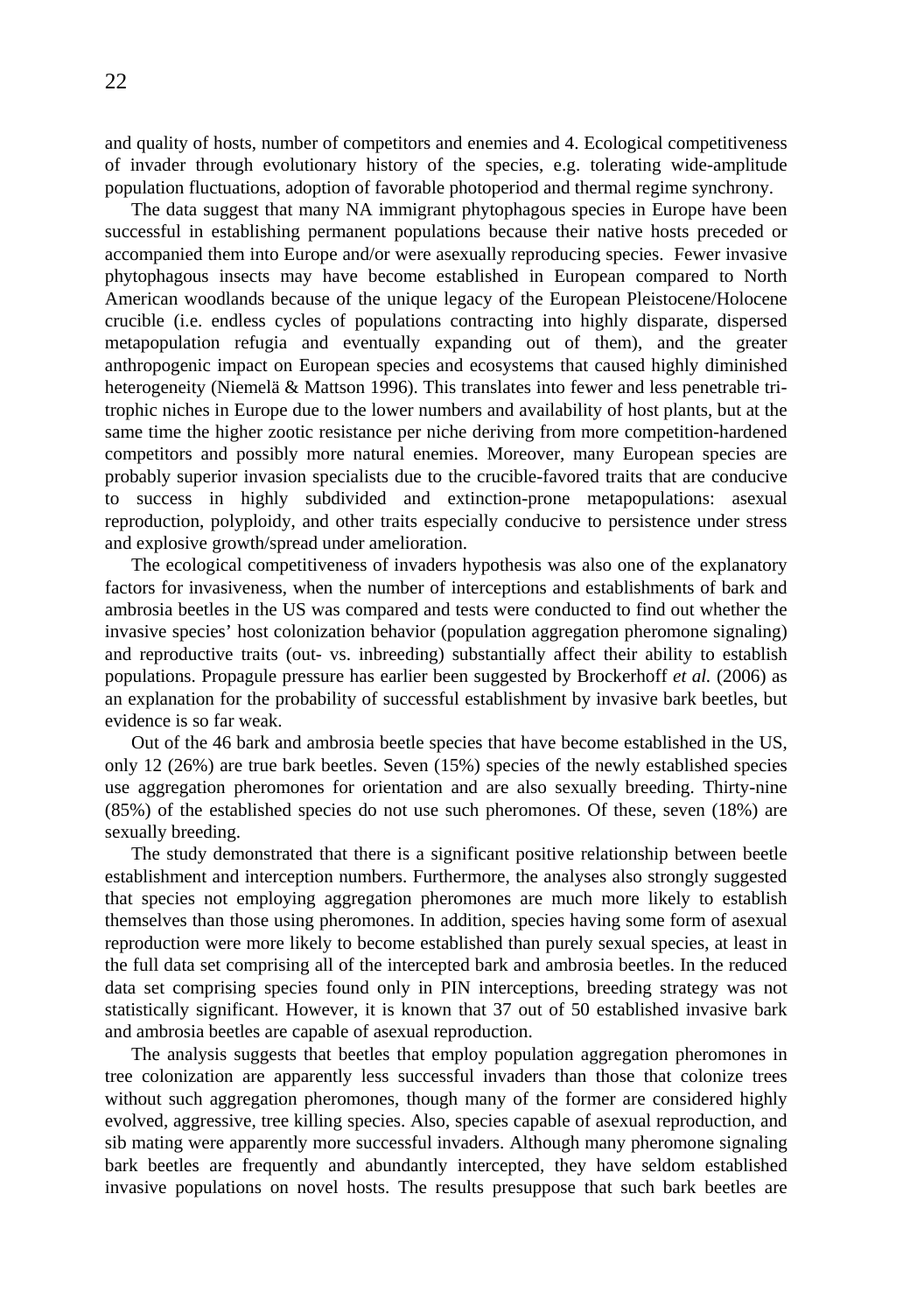<span id="page-22-0"></span>typically poorer invaders because they and their rich coterie of mutualistic symbionts form a complex community, whose physiology and behavior is so closely chemical co-evolved with one another and their ancestral host trees that it constrains their potential colonizing opportunities to very close host congeners not usually found in distant novel environments.

#### **8.2 Risk assessment based on climate modeling**

Adapting to prevalent climate plays a crucial role in establishing a population in a new continent after arrival in a novel region or continent. We found that all of the studied EPPO A2 – QPF listed wood boring insects, *A. sarta, T. gracilicorn*e, X. altaicus, I. hauseri, I. subelongatus and *S. morawitzi*, had a potential for establishment in Europe according to climatic suitability.

For only one of the species simulated, *A. sarta*, did our model project difficulties in establishing populations in the central and northern parts of Europe. All of the other species had potential to establish themselves practically anywhere in Europe except the most southerly parts, which again were suitable for *A. sarta*.

Climatic and CLIMEX-model based pest risk assessments have been criticized for dismissing other factors that affect the probability of establishment, such as range of host plants and potential predators, and parasites. Criticism of this methodology has been presented by many researchers (e. g. Davis *et al.* 1998; Samways *et al.* 1999), while others claim that, when adequate data for the species studied are missing, this method may be the only choice available (Baker *et al.* 2000). On the other hand, knowledge of the bioclimatic suitability of an area for the pest provides information on its establishment potential, since the distribution of poikilothermic animals is ultimately determined by climatic factors (Andrewartha and Birch 1954). Together with distributions of potential host trees, simulated models of potential distribution constitute the first stage in pest risk assessment.

Lack of native or congeneric host plants has been shown to limit the establishment of exotic herbivore insects (Niemelä & Mattson 1996, Roques 2006), but favorable climatic conditions, and also the presence of host trees in many of the European forests, commercial stands and in urban areas, make establishment possible for the studied species. Distributions of hosts for the studied species are not continuous, and these discontinuities will limit and slow down spreading if they become established in Europe. It is, however, unlikely that the establishment of these species would be inhibited by lack of suitable host trees.

There is as yet no evidence of the successful establishment of any of the studied species in Europe, but *I. subelongatus, T. gracilicorne* and *X. altaicus* have been intercepted in phytosanitary inspections within Europe (Siitonen 1990, Krehan & Holzschuh 1999). Only *A. sarta* has been reported as introduced in Europe (Oelschläger 1971). The species was found in field survey in Austria, but it has not established itself.

#### **8.3 Effect of climate change on native and potential invasive species**

Both of the studied native European Lymantriid species reacted by a northward shift of distribution range when tested with IPCC´s (2001) three different climate change scenarios. The climate warming scenarios shifted the northern boundary of the distribution for both of these species north by approx. 500–700 km. The southern edge of the ranges also retracted northwards by 100–900 km. The summer and winter temperatures are not likely to increase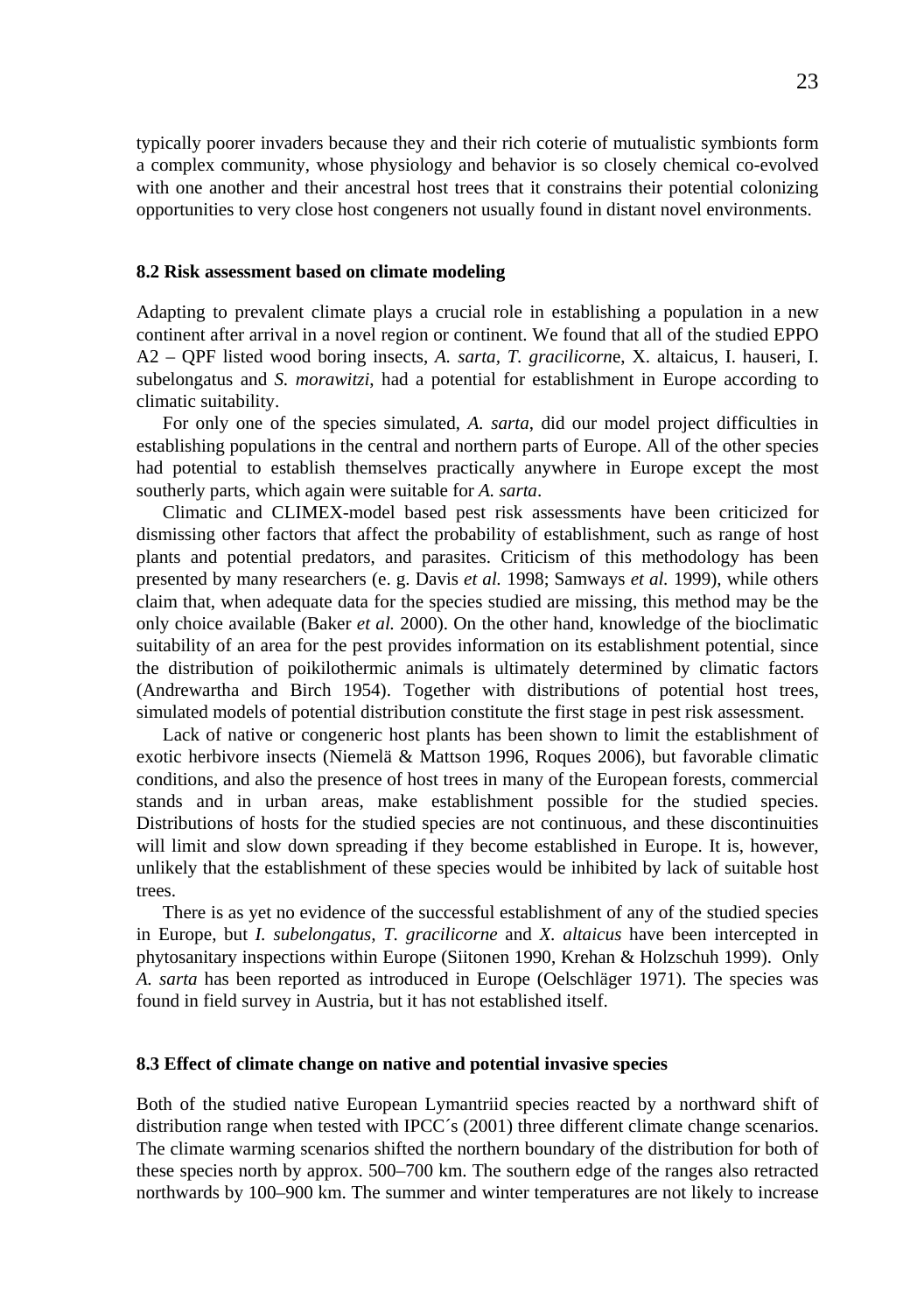<span id="page-23-0"></span>24

in an equal manner. In the boreal zone, winter temperatures are expected to rise more than summer temperatures (IPCC 2001). Even though we did not consider the winter and summer temperature changes separately, as Crozier and Dwyer (2006) did in their analysis with *Atalopedes campestris* (Lepidoptera: Hesperiidae), the range shift was remarkably similar to that presented in their study. These range shifts are also remarkably similar to empirical findings of Parmesan *et al.* (1999), which analysed the geographical ranges of butterfly species and found that of 35 analysed species, the northern boundaries of 22 species had shifted northwards by 35 to 240 km while 2 had shifted southwards during the last century. Furthermore, an analysis of 51 species of British butterflies showed that 11 species had expanded their range in the northern part of their distributional range (Hill *et al.* 2002). Other data supporting the hypothesis that winter warming in particular is driving insect range expansion to the north were found by Walther *et al.* (2002), Crozier (2004) and Battisti *et al.* (2005).

The processes for these margin changes in ranges may be both ecological and evolutionary. If abiotic factors such as temperature allow, habitat breadth can be increased as well as dispersal tendencies, which may result in extraordinarily rapid dispersal into new areas across habitat disjunctions that would have constituted barriers to dispersal (Thomas *et al.* 2001). For the studied species, the poleward shift could be relatively slow, since they are fairly sedentary, occasionally reaching outbreak densities in core areas of their distribution (Schwenke 1978, Bejer 1988, Maksimov, S. 1999). However, the rates of local extinctions and colonizations within the margins of their range may be quite rapid (e. g. Parmesan *et al.* 1999, Thomas *et al.* 2001).

The studied EPPO  $A2 - QPF$  listed wood boring insects responded to climate change scenarios like the two studied Lymantriid species, by a shift of the northern boundary of their potential distribution in Europe. The range shift varied from 200 to 1100 km. On the whole, climate change will make biological invasions of species from southern locations more prevalent, especially by raising lethal winter temperatures. As almost all of the studied species are already capable of inhabiting practically any part of Europe, climate change would only have an effect on the species if they were already established in Europe. In that case climate change would appear as a range shift, or as suggested generally for wood borers and bark beetles, it would become more detrimental, as the prolonged growing season would lead to multivoltinism, in the absence of extreme temperatures in winter that diminish population levels and possible shifts to novel host plants (Liebhold *et al.* 1995; Ayres and Lombardero 2000, Volney and Fleming 2000, Battisti 2004, Veteli *et al.* 2005, Battisti *et al.* 2006, Stastny *et al.* 2006).

# **9. CONCLUSIONS**

Human-induced inadvertent introductions of invasive forest insects have become a serious threat to biodiversity and the economy, causing disturbance or direct damage to natural forests and commercial stands. The rates of forest pest invasions have increased with increased trade and travel between and within continents. There are 109 exotic phytophagous species known to have successfully invaded and established themselves on Europe's woody plants, from both North America and Asia, and more will invade as international trade continues and its volume increases.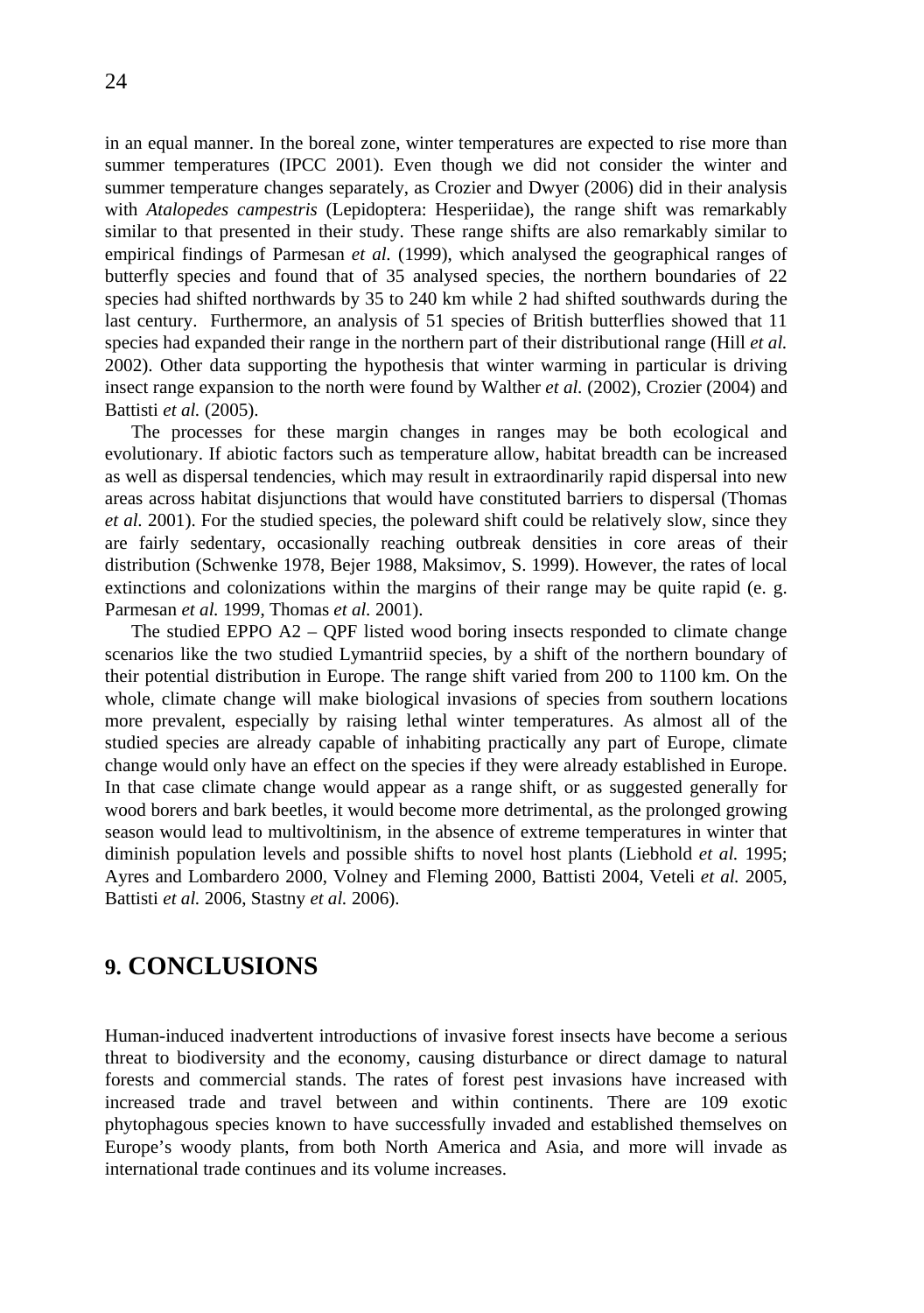Risk analysis of potential invaders is a way of preventing or suppressing the number of potential invaders. Recognition of potential invaders and their major pathways help to in prevent or reduce introductions, since not all of the imported exotic insects are invasive, nor manage to establish themselves in novel environments. Successful colonization is governed by several factors independent of or dependent on the invading species. The most prominent factors governing successful establishment are the ecological opportunities on arrival and the competitiveness of the invader. Suitable climate and available host species are the most prominent factors, but species abilities or life history traits, e.g. wide tolerance of hosts, asexuality and tolerance of population gaps, enhance the possibility of establishment. Also, the number of invading individuals, i.e. the propagule pressure, may be important in increasing the probability of establishing a viable population.

The risk of establishment is most severe where the main host species for the potential invader occurs naturally or is widely cultivated. Climatic comparisons and simulations of climatically or biogeographically suitable areas for targeted high risk species have become increasingly important in targeting preventive or eradicative efforts where they are most needed, as we found the possibility of six EPPO A2 – QPF listed wood boring insects, *A. sarta, T. gracilicorne, X. altaicus, I. hauseri, I. subelongatus* and *S. morawitzi*, to become established in Europe. Even though the impact of the exotic species in a novel environment is always something of a guess, risk assessment evaluations lose their meaning if they are ignored.

Climate-based modeling tools are also helpful in determining the potential risks posed by climate change-induced range shifts of native and exotic insect species, although they do not allow consideration of possible changes in bottom-up or top-down regulation of the populations. These factors include e.g. resource availability, diseases, parasites and predators. Nonetheless, range shifts and potential population fluctuations of forest pests to outbreak level pose a potential threat to silviculture. This threat should be considered when planning forest management practices, as many other potential pest species are likely to migrate further north than the Lymantriid species studied here.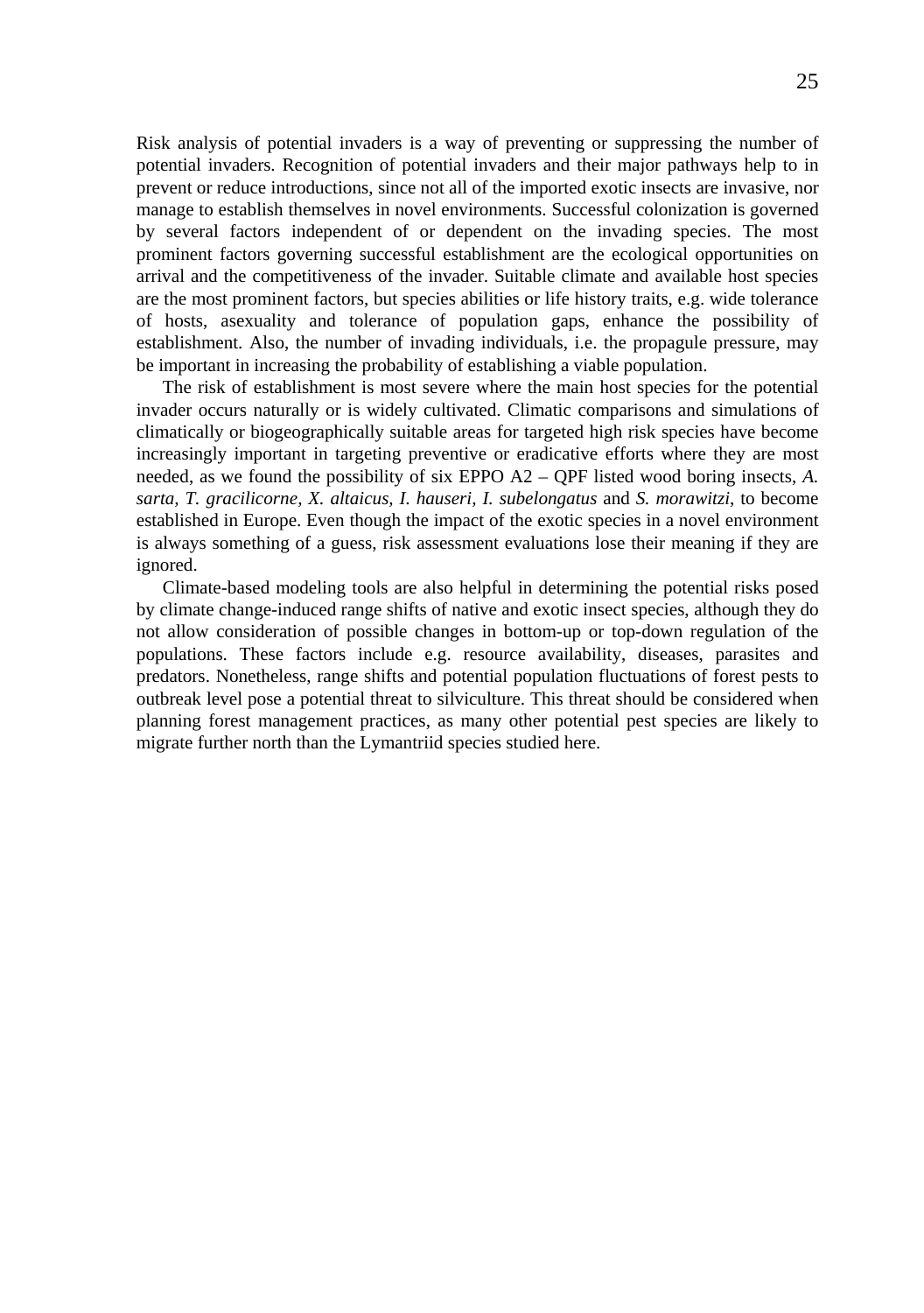### <span id="page-25-0"></span>**REFERENCES**

- Andrewartha, H.G. & Birch, L.C. 1954. The distribution and abundance of animals. The University of Chicago Press, Chicago, Illinois.
- Armstrong, S. 1995. Rare plants protect Cape's water supplies. New Scientist 11: 8.
- Atkinson, I. A. E. & Towns, D. R. 2001. Advances in New Zealand mammalogy 1990- 2000: Pacific rat. Journal of the Royal Society of New Zealand 31(1): 99-109.
- Ayres, M.P. & Lombardero, M.J. 2000. Assessing the consequences of global change for forest disturbance from herbivores and pathogens; The Science of the Total Environment 262: 263-286.
- Baker, R.H.A., Sansford, C.E., Jarvis, C.H., Cannon, R.J.C., MacLeod A. & Walters, K.F.A. 2000. The role of climatic mapping in predicting the potential geographical distribution of non-indigenous pests under current and future climates. Agriculture Ecosystems & Environment 82: 57-71.
- Bale, J., Masters, G., Hodkinson, I., Awmack, C., Bezemer, T., Brown, V., Butterfield, J., Coulson, J., Farrar, J., Good, J., Harrington, R., Hartley, S., Jones, T., Lindroth, R., Press, M., Syrmnioudis, I., Watt, A. & Whittaker, J. 2002. Herbivory in global climate change research: direct effects of rising temperature on insect herbivores. Global Change Biology 8: 1-16.
- Battisti, A. 2004. Forests and climate change lessons from insects. Forest@ 1(1): 17-24.
- , Sastny, M., Netherer, S., Robinet, C., Schopf, A., Roques, A. & Larsson, S. 2005. Expansion of geographic range in the pine processionary moth caused by increased winter temperatures. Ecological Applications 15: 2084-2096.
- , Stastny, M., Buffo, E. & Larsson S. 2006. A rapid altitudinal range expansion in the pine processionary moth produced by the 2003 climatic anomaly. Global Change Biology 12: 662-671.
- Begon, M., Harper, J.L. & Townsend, C.R. 1996. Ecology: Individuals, Populations and Communities. Blackwell Science Inc. 3<sup>rd</sup> ed. 1068p.
- Bejer, B. 1988. The nun moth in European spruce forests. In: Berryman, A.A. (ed.). Dynamics of Forest Insect Populations. Patterns, Causes, Implications. Plenun Press. New York and London. p. 211-231.
- Bezemer, T.M. & Jones, T.H. 1998. Plant-insect herbivore interactions in elevated atmospheric CO2: quantitative analyses and guild effects. Oikos 82: 212-222.
- Boettner G. H., Elkinton J. S. & Boettner C. J. 2000. Effects of a biological control introduction on three non-target native species of saturniid moth. Conservation Biology 14: 1798-1806.
- Brasier, CM. 2001. Rapid Evolution of Introduced Plant Pathogens via Interspecific Hybridization. BioScience 51(2): 123-133.
- Brockerhoff, E.G., Bain, J., Kimberley, M. & Knížek. M. 2006. Interception frequency of exotic bark and ambrosia beetles (Coleoptera: Scolytinae) and relationship with establishment in New Zealand and worldwide. Canadian Journal of Forest Research 36: 289–298.
- Bruce, T.J., Wadhams, L.J. & Woodcock, C.M. 2005. Insect host location: a volatile situation. Trends in Plant Science 10(6): 269-274.
- Byers, J. 2002. Impact of non-indigenous species on natives enhanced by anthropogenic alteration of selection regimes. OIKOS 97(3): 449-458.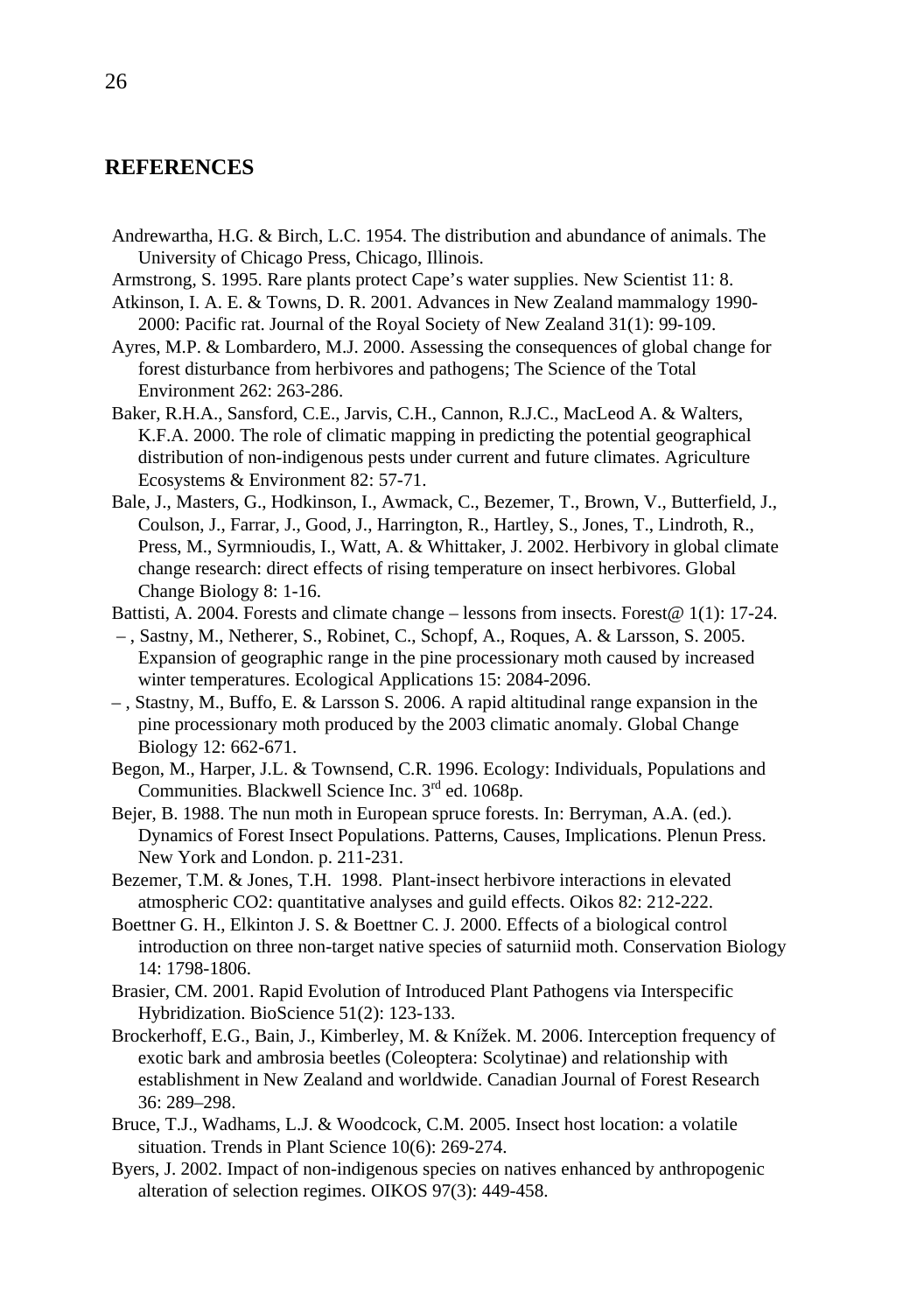- 2004. Chemical ecology of bark beetles in a complex olfactory landscape. In: Lieutier, F., Day, K.R., Battisti, A., Grégoire, J.C. & Evans, H. (ed.). Bark and Wood Boring Insects in Living Trees in Europe, a Synthesis. Kluwer Academic Publishers, Dordrecht, The Netherlands. p. 89-134.
- Callaway, R., Miao, S. & Guo, Q. 2006. Are trans-Pacific invasions the new wave? Biological Invasions 8: 1435–1437.
- Carroll, S.P. & Dingle, H. 1996. The Biology of Post-Invasion Events. Biological Conservation 78: 207-214.
- Carter, D.J. 1984. Pest Lepidoptera of Europe. Series Entomologica 31. Dr. W. Junk, Dordrecht, Boston, Lancaster. 431 p.
- Case, T., Holt, R., McPeek, M. & Keitt, T. 2005. The community context of species' borders: ecological and evolutionary perspectives. OIKOS 108: 28-46.
- Clavero, M. & García-Berthou, E. 2005. Invasive species are a leading cause of animal extinctions. Trends in Ecology & Evolution 20(3): 110.
- Crawley, M. J. 1986. The Population Biology of Invaders. Philosophical Transactions of the Royal Society of London 314: 711-731.
- & Akhteruzzaman, M. 1988. Individual Variation in the Phenology of Oak Trees and Its Consequences for Herbivorous Insects. Functional Ecology 2(3): 409-415.
- Crozier, L. 2004. Warmer winters drive butterfly range expansion by increasing survivorship. Ecology 85: 231–241.
- & Dwyer. G. 2006. Combining population-dynamic and ecophysiological models to predict climate-induced insect range shifts. American Naturalist 167: 853-866.
- Davis, M.A., Grime, J.P. & Thompson, K. 2000. Fluctuating resources in plant communities: a general theory of invasibility. Journal of Ecology 88: 528–534.
- Davis, A.J. Jenkinson, L.S., Lawton, J.H., Shorrocks, B. & Wood, S. 1998. Making mistakes when predicting shifts in species range in response to global warming. Nature 391: 783-786.
- Elton, C.S. 1924. Periodic Fluctuations in the Numbers of Animals: Their Causes and Effects. Journal of Experimental Biology 2: 119-163.
- 1958. The Ecology of Invasions by Animals and Plants. Chapman and Hall, London. 181 p.
- Eppo 2005a. Data sheets on quarantine pests *Aeolesthes sarta*. EPPO Bulletin 35(3): 387–389.
- 2005b. Data sheets on quarantine pests *Tetropium gracilicorne*. EPPO Bulletin 35(3): 402–405.
- 2005c. Data sheets on quarantine pests *Xylotrechus altaicus*. EPPO Bulletin 35(3): 406–408.
- 2005d. Data sheets on quarantine pests *Ips hauseri*. EPPO Bulletin 35(3): 450-452.
- 2005e. Data sheets on quarantine pests *Ips cembrae* and *Ips subelongatus*. EPPO Bulletin 35(3): 445-449.
- 2005f. Data sheets on quarantine pests *Scolytus morawitzi*. EPPO Bulletin 35(3): 396- 398.
- Farrell, B.D., Mitter, C. & Futuyma, D.J. 1992. Diversification at the insect-plant interface: insights from phylogenetics. BioScience 42: 34-42.
- Futuyma, D.J. 1991. Evolution of host specificity in herbivorous insects: genetic, ecological, and phylogenetic aspects. In: Price, P.W., Lewinsohn, T.M., Fernandes, G.W., Benson, W.W. (ed.). Plant-animal interactions: evolutionary ecology in tropical and temperate regions. New York: John Wiley & Sons. p. 431-454.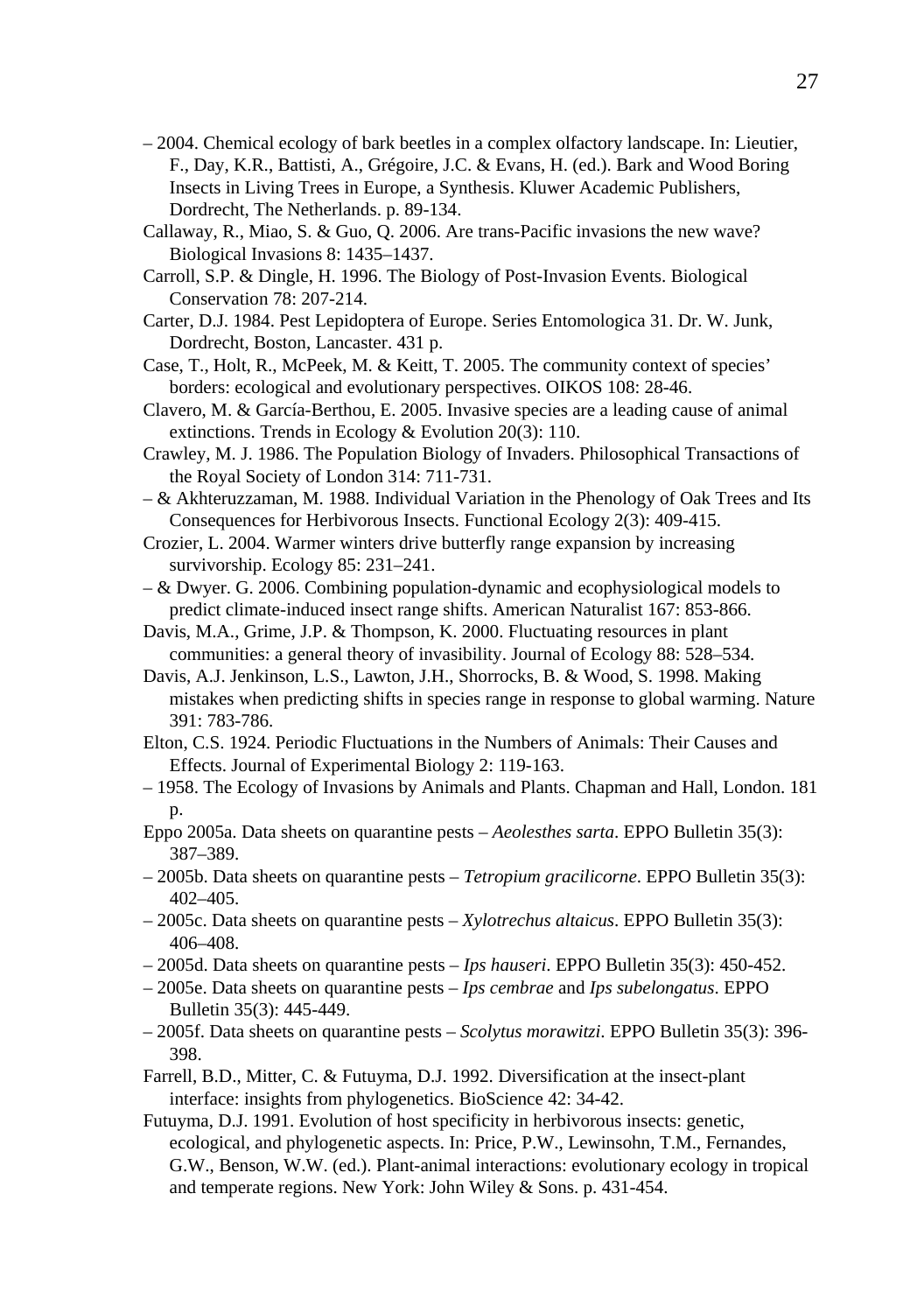- Gibbs, J.N. & Wainhouse, D. 1986. Spread of Forest Pests and Pathogens in the Northern Hemisphere. Forestry 59(2): 141-153.
- Goulson D. 2003. Effects of introduced bees on native ecosystems. Annual Review of Ecology, Evolution, and Systematics 34: 1-26.
- Haack, R.A. 2001. Intercepted Scolytidae (Coleoptera) at U.S. ports of entry: 1985–2000. Integrated Pest Management Reviews 6: 253–282.
- 2006. Exotic bark- and wood-boring Coleoptera in the United States: recent establishments and interceptions. Canadian Journal of Forest Research 36: 269–288.
- Hansen, M., Bentz, B. & Turner, D. 2001. Temperature-based model for predicting univoltine brood proportions in spruce beetle (Coleoptera: Scolytidae). Canadian Entomologist 133: 827–841.
- Hanski, I. 1998. Metapopulation dynamics. Nature 396: 41-49.
- Hawkins, B.A., Cornell, H.V. & Hochberg, M.E. 1997. Predators, Parasitoids, and Pathogens as Mortality Agents in Phytophagous Insect Populations. Ecology 78(7): 2145-2152.
- Heikkilä, J. & Peltola, J. 2004. Analysis of the Colorado potato beetle protection system in Finland. Agricultural Economics 31: 343–352.
- Hickling, R., Roy, D., Hill, J., Fox, R. & Thomas, C. 2006. The distributions of a wide range of taxonomic groups are expanding polewards. Global Change Biology 12(3): 450-455.
- Hill, J.K., Thomas, C.D., Fox, R., Telfer, M.G., Willis, S.G., Asher, J. & Huntley, B. 2002. Responses of butterflies to twentieth century climate warming: implications for future ranges. Proceedings of The Royal Society of London Series B. Biological Sciences 269: 2163-2171.
- Holt R. D. & Lawton J. H. 1993: Apparent competition and enemy-free space in insecthost parasitoid relationship. American Naturalist 142: 623-645.
- , Keitt, T., Lewis, M., Maurer, B. & Taper, M. 2005. Theoretical models of species' borders: single species approaches. OIKOS 108: 18-27.
- Holway, D.A., Suarez, A.V. & Case, T.J. 2002. Role of Abiotic Factors in Governing Susceptibility to Invasion: A Test with Argentine Ants. Ecology 83(6): 1610-1619.
- Hänfling, B. & Kollmann, J. 2002. An evolutionary perspective of biological invasions. Trends in Ecology & Evolution 17(12): 545-555.
- Huldén, L., Albrecht, A., Itämies, J., Malinen, P. & Wettenhovi, J. 2000. Suomen suurperhosatlas (Finnish butterfly atlas). – Suomen Perhostutkijain Seura & Luonnontieteellinen keskusmuseo, Helsinki. 328 p.
- Humble, L.M. & Allen, E.A. 2001. Implications of Non-Indigenous Insect Introductions in Forest Ecosystems. In: Liebhold, A.M., McManus, M.L., Otvos, I.S., Fosbroke, S.L. (ed.) 2001. Proceedings: Integrated management and dynamics of forest defoliating insects; 1999 August 15-19. Victoria, BC. General Technical Report NE-277. p. 45-55.
- Hydén, N., Jilg, K. & Östman, T. 2006. Nationalnyckeln till Sveriges flora och fauna. Fjärilar: Ädelspinnare - tofsspinnare. ArtDatabanken, SLU, Uppsala. 480 p.
- Innes, J. 2001. Advances in New Zealand mammalogy 1990-2000: European rats. Journal of the Royal Society of New Zealand 31: 111-125.
- IPCC 2001. IPCC third assessment report, Climate change 2001: a synthesis report. Summary for policymakers. IPCC Plenary XVIII. Wembley, United Kingdom. 34 p.
- Jacobi, W. R., Koski, R. D., Harrington, T. C., & Witcosky, J. J. 2007. Association of *Ophiostoma novo-ulmi* with *Scolytus schevyrewi* (Scolytidae) in Colorado. Plant Disease 91: 245-247.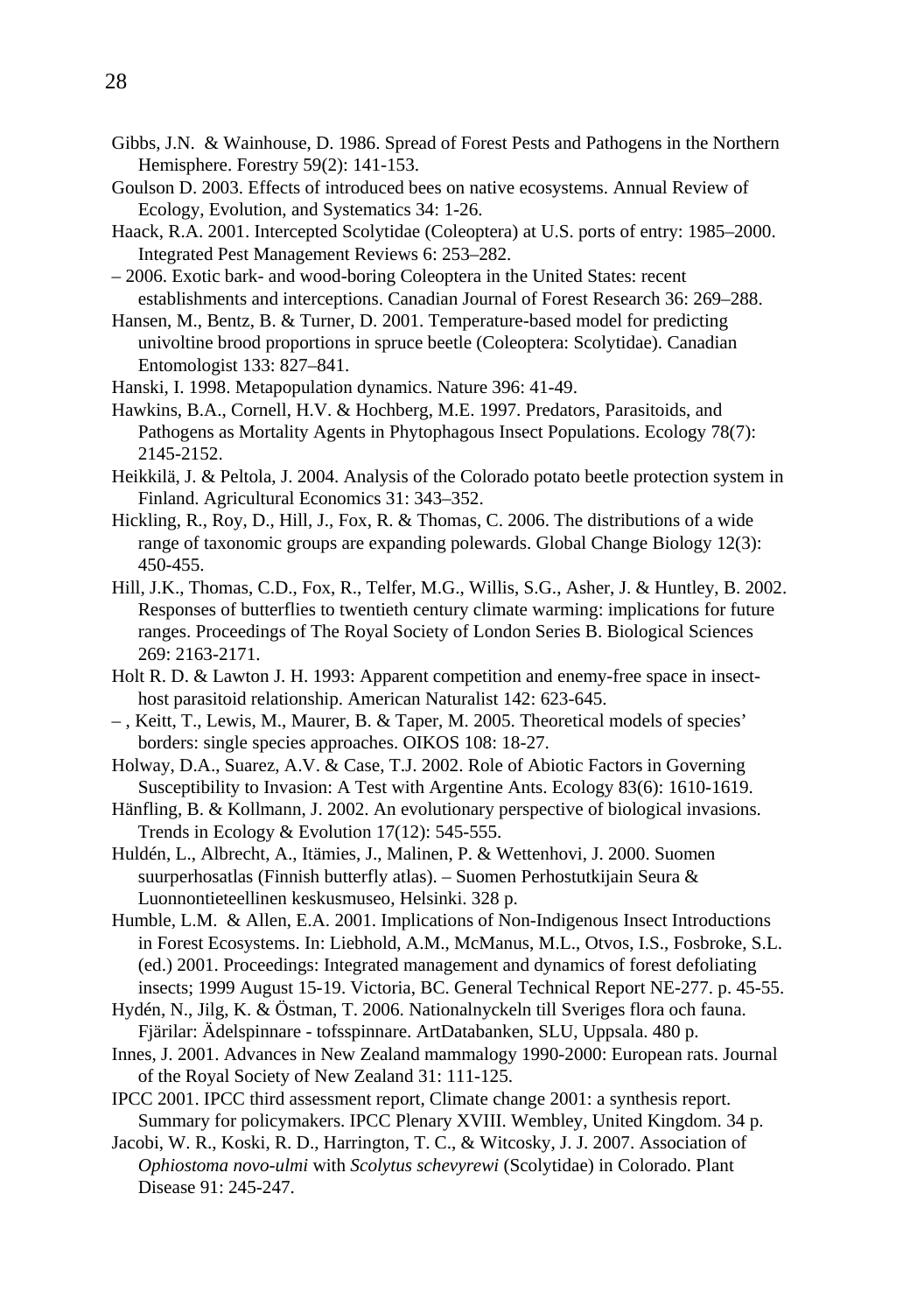- Jenkins J. C., Aber J. D. & Canham C. D. 1999. Hemlock woolly adelgid impacts on community structure and N cycling rates in eastern hemlock forests. Canadian Journal of Forest Research 29: 630-645.
- Kalkhan, M. & Stohlgren, T. 2000. Using Multi-Scale Sampling and Spatial Cross-Correlation to Investigate Patterns of Plant Species Richness. Environmental Monitoring and Assessment 64: 591–605.
- Kiritani, K. & Yamamura, K. 2003. Exotic Insect and Their Pathways for Invasions. In: Ruiz, G.M. & Carlton, J.T. (ed.). Invasive Species: Vectors and Management Strategies. Island Press, Washington, DC. p. 44-67.
- Koch R. L. 2003: The Multicolored Asian Lady Beetle, *Harmonia Axyridis*: A Review of Its Biology, Uses in Biological Control, and Non-target Impacts. Journal of Insect Science 3(32): 1-16.
- Kolbe, J.J., Glor, R.E., Schettino, L.R., Lara, A.C., Larson, A. & Losos, J.B. 2004. Genetic variation increases during biological invasion by a Cuban lizard. Nature 431: 177-181.
- Krehan, H. & Holzschuh, C. 1999. Neue Importholzschädlinge aus Sibirien. Forstschutz Aktuell. Nr. 23/24: 9–12.
- Lacey, L. A., Frutos, R., Kaya, H. K. & Vail, P. 2001. Insect Pathogens as Biological Control Agents: Do They Have a Future? Biological Control 21: 230–248.
- Lange, H., Økland, B. & Krokene, P. Thresholds in the life cycle of the spruce bark beetle under climate change. Interjournal for Complex Systems 1648.
- Lawton, J.H. Brown, K.C. 1986. The Population and Community Ecology of Invading Insects. Philosophical Transactions of the Royal Society of London. Series B 314: 607- 617.
- Leigh, E.G. 1981. The average lifetime of a population in a varying environment. Journal of Theoretical Biology 90(2): 213-239.
- Levine, J.M. & D'Antonio, C.M. 1999. Elton revisited: a review of evidence linking diversity and invasibility. OIKOS 87: 15–26.
- Lewis M. A. & Kareiva P. 1993. Allee Dynamics and the Spread of Invading Organisms. Theoretical Population Biology 43(2): 141-158.
- Liebhold, A.M. 2003. Alien Species as Agents of Global Change Ecology and Management of the Gypsy Moth in North America as a Case History. In: Kamata, N. ed., Proceedings International Symposium of the Kanazawa University 21st Century COE Program Volume 1. p. 71-75.
- , MacDonald, W.L., Bergdahl, D. & Mastro, V.C. 1995. Invasion by exotic forest pests: a threat to forest ecosystems. Forest Science Monographs 30: 1-49.
- & Bascompte, J. 2003. The Allee effect, stochastic dynamics and the eradication of alien species. Ecology Letters 6: 133–140.
- & Tobin, P.C. 2006 Growth of newly established alien populations: comparison of North American gypsy moth colonies with invasion theory. Population Ecology 48: 253–262.
- Lockwood, J.L., Cassey, P. & Blackburn, T. 2005. The role of propagule pressure in explaining species invasions. Trends in Ecology & Evolution 20(5): 223-228.
- Lovett G. M., Christenson L. M., Groffman P. M, Jones C. G., Hart J. E. & Mitchell M. J. 2002. Insect defoliating and nitrogen cycling in forests. Bioscience 52: 335-341.
- Marosy, M., Patton, R.F., & Upper, C.D. 1989. Spore Production and Artificial Inoculation Techniques for *Gremmeniella abietina*. Phytopathology 79(11): 1290- 1293.
- MacArthur, R.H. 1972. Geographical Ecology Patterns in the Distribution of Species. Harper & Row Pub. Inc. New York. 269 p.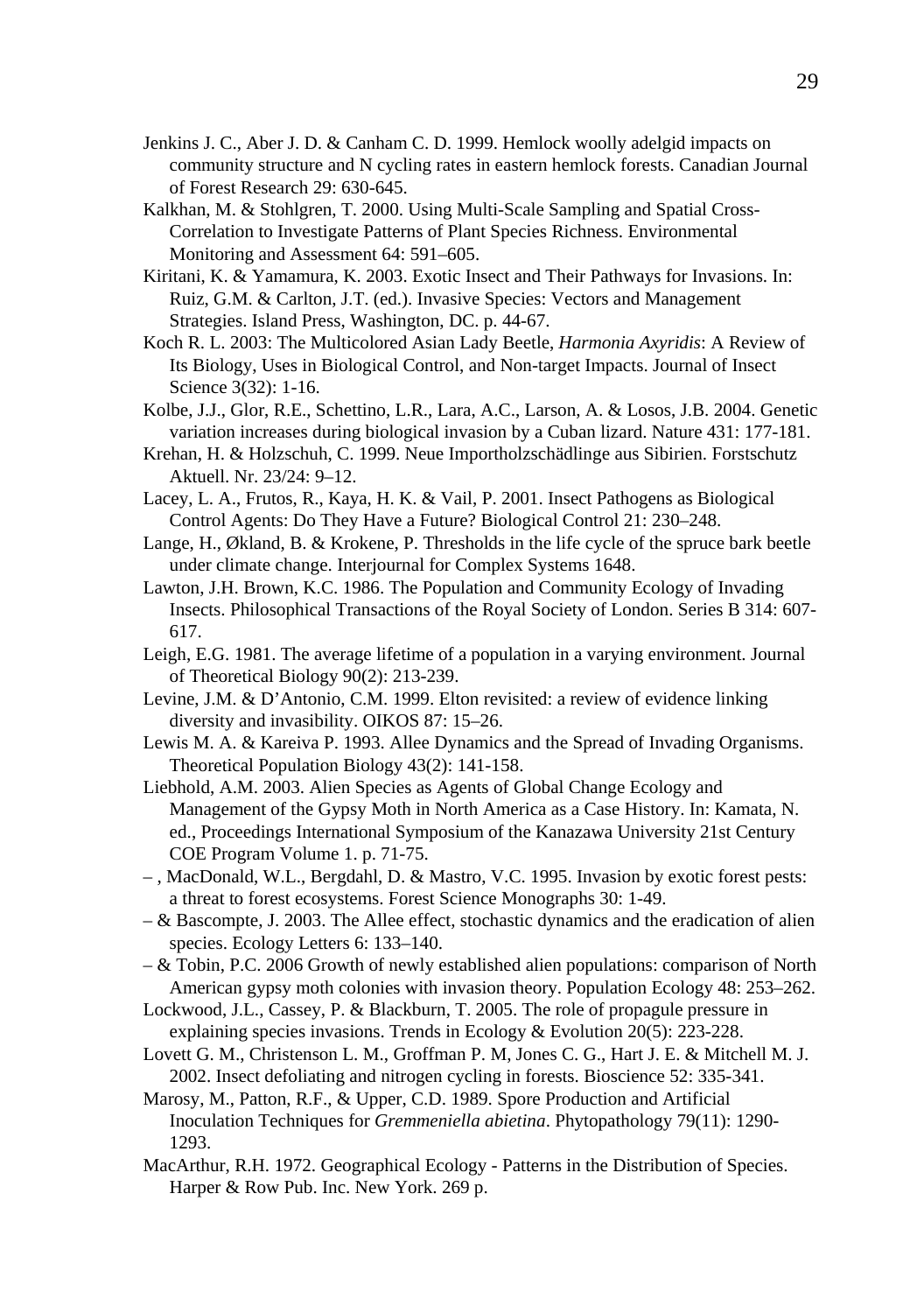- Mack, R.N., Simberloff, D., Lonsdale, W.M., Evans, H., Clout, M., Bazzaz, F.A., 2000. Biotic invasions: causes, epidemiology, global consequences, and control. Ecological Applications 10: 689– 710.
- Marttila, O., Saarinen K., Haahtela, M. & Pajari, M. 1996. Suomen kiitäjät ja kehrääjät. Kirjayhtymä Oy, Helsinki. 384 p.
- Marvier, M., Kareiva, P. & Neubert, M.G. 2004. Habitat Destruction, Fragmentation and Disturbance Promote Invasion by Habitat Generalists in a Multispecies Metapopulation. Risk Analysis 24(4): 869–878.
- Mattson, W.J., Niemelä, P., Millers, I. & Inguanzo, Y. 1994. Immigrant phytophagous insects on woody plants in the United States and Canada: an annotated list. General Technical Report NC-169. St. Paul, MN: U.S. Dept. of Agriculture, Forest Service, North Central Forest Experiment Station.
- McCullough, D.G., Work, T.T., Cavey, J.F., Liebhold, A.M., & Marshall, D. 2006. Interceptions of nonindgenous plant pests at US ports of entry and border crossings over a 17-year period. Biological Invasions 8: 611-30.
- MacFarlane, D.W. & Meyer, S.P. 2005. Characteristics and distribution of potential ash tree hosts for emerald ash borer. Forest Ecology and Management 213(1-3): 15-24.
- MacLeod, A., Evans, H.F. & Baker, R.H.A. 2002. An analysis of pest risk from an Asian longhorn beetle (*Anoplophora glabripennis*) to hardwood trees in the European Community. Crop Protection 21: 635–645.
- Maksimov, S. 1999. On Factors Responsible for Population Outbreaks in Nun Moth (*Lymantria monacha* L.). Russian Journal of Ecology 30(1): 47-51.
- Morrison, L.W. & Porter, S. D. 2005. Phenology and parasitism rates in introduced populations of *Pseudacteon tricuspis*, a parasitoid of *Solenopsis invicta*. BioControl 50: 127-141.
- Negrón, J., Witcosky, J., Cain, R., LaBonte, J., Duerr, D., McElwey, S., Lee, J. & Seybold, S. 2005. The banded elm bark beetle: a new threat to elms in North America. American Entomologist 51(2). 84-94.
- Niemelä, P. & Mattson, WJ. 1996. Invasion of North American forests by European phytophagous insects: legacy of the European crucible? BioScience 46: 741-753.
- O'Dowd D. J., Green P. T. & Lake P.S. 2003: Invasion "meltdown" on an oceanic island. Ecology Letters 6: 812-817.
- OTA, 1993. Harmful Non-indigenous Species in the United States. U.S. Congress, Office of Technology Assessment, OTA-F-565. U.S. Government Printing Office, Washington, D.C.
- Parmesan C. Ryrholm, N. Stefanescu C., Hill J. K., Thomas C. D., Descimon H., Huntley B., Kaila L., Kullberg J., Tammaru T., Tennent W. J., Thomas J. A. & Warren M. 1999. Poleward shifts in geographical ranges of butterfly species associated with regional warming. Nature 399: 579-583.
- , Gaines, S., Gonzalez, L., Kaufman, D., Kingsolver, J., Peterson, A. & Sagarin, R. 2005. Empirical perspectives on species borders: from traditional biogeography to global change. OIKOS 108: 58-75.
- 2006. Ecological and Evolutionary Responses to Recent Climate Change. Annual Review of Ecology, Evolution, and Systematics 37: 637 -669.
- Pimentel, D., Lach, L., Zuniga, R. & Morrison, D. 2004. Update on the environmental and economic costs associated with alien invasive species in the United States. Bioscience 50(1): 53–67.
- Price, P. 1997. Insect Ecology. 3<sup>rd</sup> edition. John Wiley & Sons, Inc. New York. 874 p.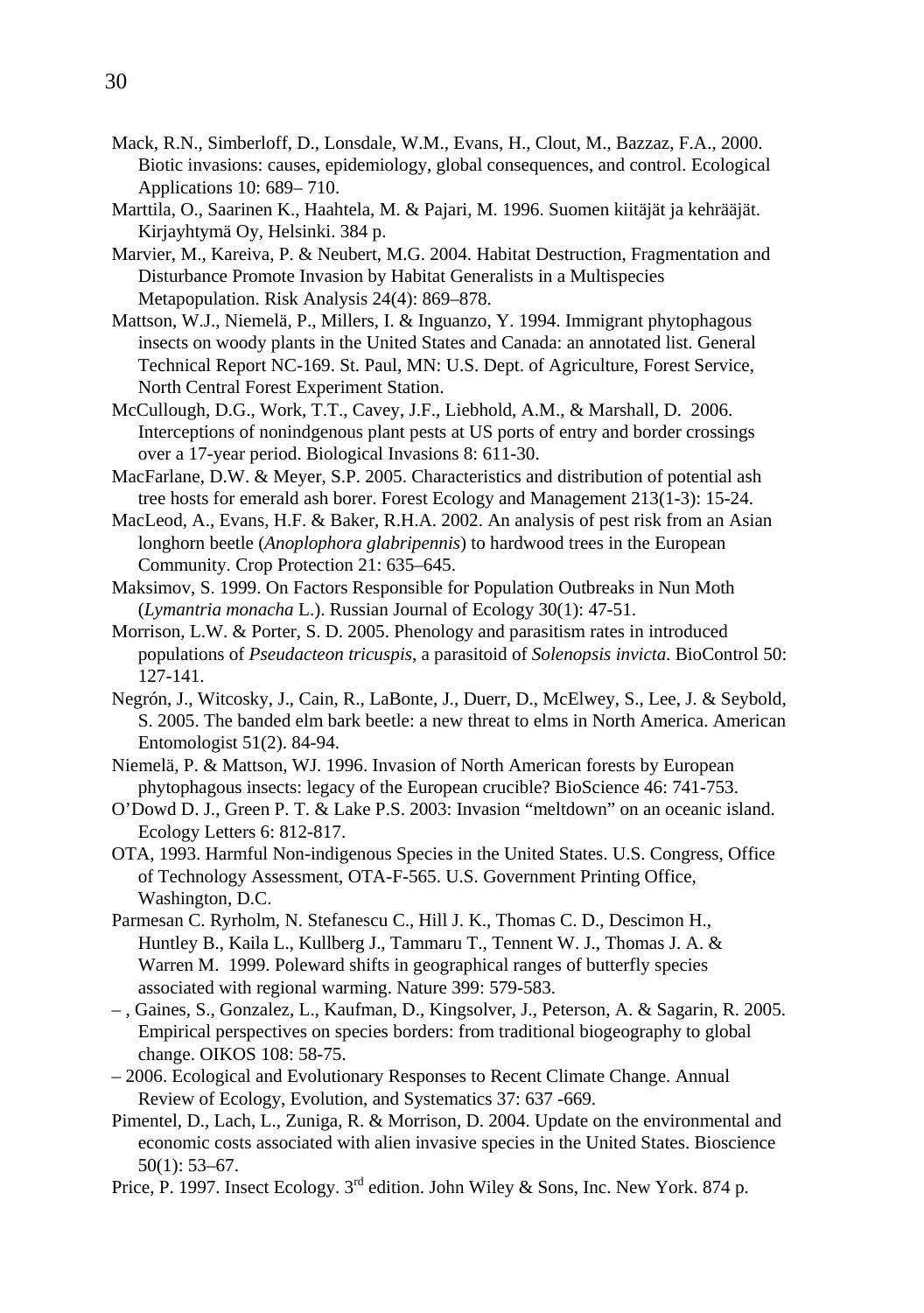- Oelschläger, H. 1971. Ein Fund von *Aeolesthes sarta* (Solsky 1871) am Neusiedler See. Entomologische Blatter 3: 132-136.
- Raffa, K.F. 2001. Mixed messages across multiple trophic levels: the ecology of bark beetle chemical communication systems. Chemoecology 11: 49–65.
- Ricciardi, A. 2007 Are Modern Biological Invasions an Unprecedented Form of Global Change? Conservation Biology 21(2): 329–336.
- Robinet, C., Baier, P., Pennerstorfer, J., Schopf, A. & Roques, A. 2007. Modelling the effects of climate change on the potential feeding activity of *Thaumetopoea pityocampa* (Den. & Schiff.) (Lep., Notodontidae) in France. Global Ecology and Biogeography 16: 460-471.
- Rouault, G., Candeau, J.N., Lieutuer, F., Martin, J.C., Grégoire, J.C., Nageleisen, L.M. & Landmann, G. 2006. Effect of drought and heat on forest insect populations in relation to the 2003 drought in Western Europe, Annals of Forest Science 63: 611–622.
- Root, T.L., Price, J.T., Hall, K.R., Schneider, S.H., Rosenzweig, C. & Pounds, J.A. 2003. Fingerprints of global warming on wild animals and plants. Nature 421: 57-60.
- Roques, A., Auger-Rozenberg, M-A., Boivin, S. 2006. A lack of native congerners may limit colonization of introduced conifers by indigenous insects in Europe. Canadian Journal of Forest Research 36: 299-313.
- Russsel, L. 1993. Risks of Population Extinction from Demographic and Environmental Stochasticity and Random Catastrophes. American Naturalist 142(6): 911-927.
- Sailer, R.I. 1978. Our Immigrant Insect Fauna. Bulletin of the Entomological Society of America 24(1): 3-11.
- 1983. History of insect introductions. In: Wilson CL & Graham CL. (ed.) Exotic plant pests and North American agriculture, Academic Press, New York. P. 15-38.
- Samways, M.J., Osrorn, R., Hastings, H. & Hattingh, V. 1999. Global climate change and accuracy of prediction of species' geographical ranges: establishment success of introduced ladybirds (Coccinellidae, *Chilocorus* spp.) worldwide. Journal of Biogeography 26: 795-812.
- Schlyter, P., Stjernquist, I., Barring, L., Jönsson, AM. & Nilsson, C. 2006. Assessment of the impacts of climate change and weather extremes on boreal forests in northern Europe, focusing on Norway Spruce. Climate Research 31: 75–84.
- Sher, A.A. & Hyatt, L.A. 1999. The disturbed resource-flux invasion matrix: a new framework for patterns of plant invasion. Biological Invasions 1: 107–114.
- Siitonen, J. 1990. Potential forest pest beetles convoyed to Finland on timber imported from the Soviet Union. Silva Fennica 24(3): 315-321.
- Solberg, S. 2004. Summer drought: a driver for crown condition and mortality of Norway spruce in Norway. Forest Pathology 34: 93–104.
- Solbreck, C. 1991. Unusual Weather and Insect Population Dynamics: *Lygaeus equestris* during an Extinction and Recovery Period. OIKOS 60(3): 343-350.
- Spence, J.R. 1990. Success of European carabid species in Western Canada: preadaptation for synanthropy? In: Stork, N.E. (ed.) The role of ground beetles in ecological and environmental studies, Intercept, Andover, Hampshire. P. 129-141.
- Stastny, M., Battisti, A., Petrucco-Toffolo, E., Schlyter, F. & Larsson, S. 2006. Host-plant use in the range expansion of the pine processionary moth, *Thaumetopoea pityocampa*. Ecological Entomology 31: 481-490.
- Stepien, C.A., Taylor, C.D. & Dabrowska, K.A. 2002. Genetic variability and phylogeographical patterns of a nonindigenous species invasion: a comparison of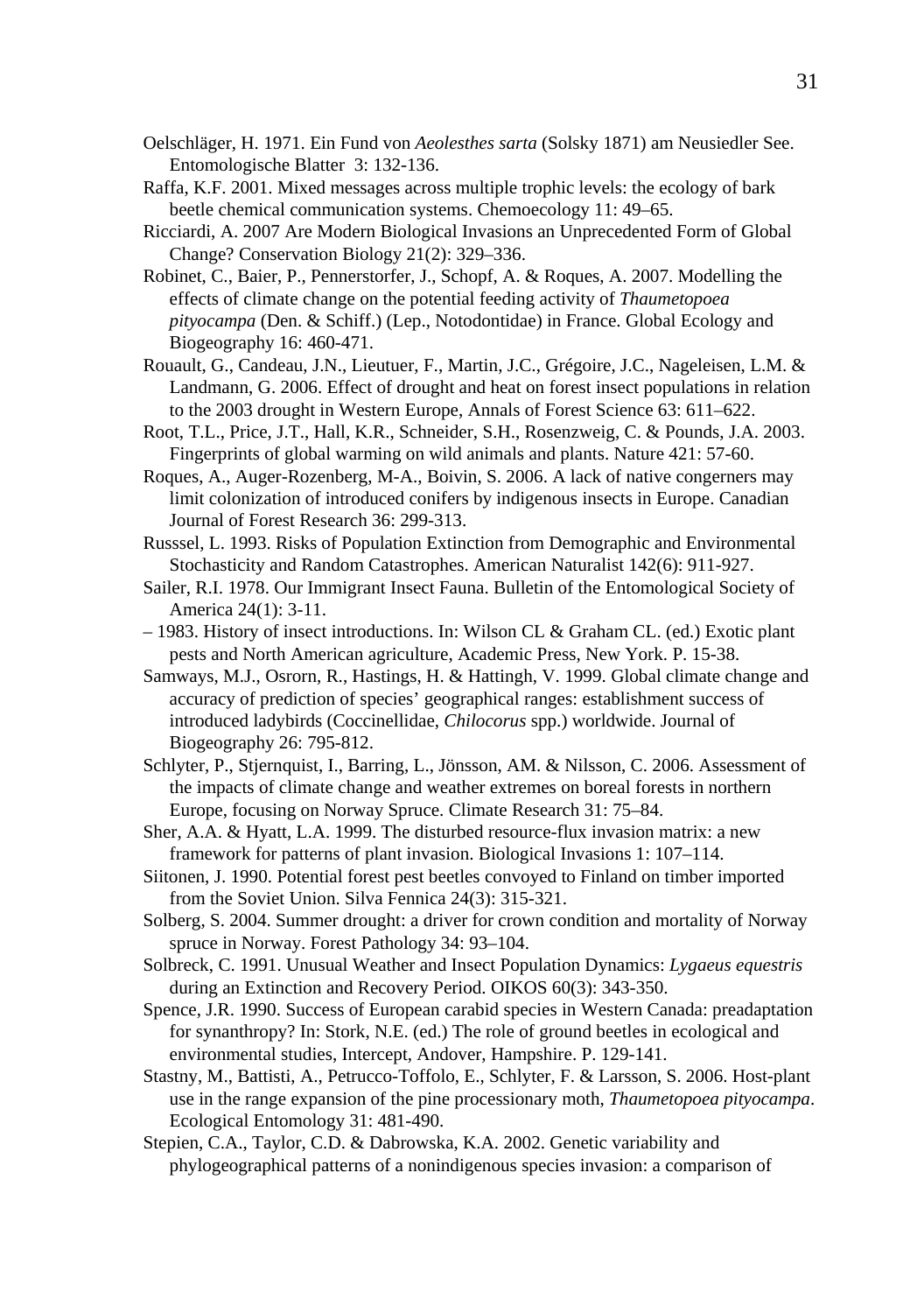exotic vs. native zebra and quagga mussel populations. Journal of Evolutionary Biology 15(2): 314-328.

- Sutherst, R.W. & Maywald, G. F. 1985. A computerised system for matching climates in ecology. Agriculture, Ecosystems & Environment 13: 281-299.
- , Maywald, G.F. & Russell, B.L. 2000. Estimating vulnerability under global change: modular modelling of pests.Agriculture, Ecosystems and Environment 82: 303–319.
- Schwenke, W. 1978. Die Forstchadlinge Europas. Band III. Verlag Paul Parey, Hamburg U. Berlin.
- The Rats of the Pacific Islands. 1899. The New York Times, June  $11<sup>th</sup>$ , 1899.
- Thomas, J.A., Rose, R.J., Clarke, R.T., Thomas, C.D. & Webb, N.R. 1999. Intraspecific variation in habitat availability among ectothermic animals near their climatic limits and their centres of range. Functional Ecology 13(1): 55-64.
- Thomas, C.D., Bodsworth, E.J., Wilson, R.J., Simmons, A.D., Davies, Z.G., Musche, M. & Conradt L. 2001. Ecological and evolutionary processes at expanding range margins. Nature 411: 577-581.
- , Cameron, A., Green, R., Bakkenes, M., Beaumont, L., Collingham, Y., Erasmus, B., De Siqueira, M., Grainger, A., Hannah, L., Hughes, L., Huntley, B., Van Jaarsveld, A., Midgley, G., Miles, L., Ortega-Huerta, M., Peterson, A., Phillips, O. & Williams, S. 2004. Extinction risk from climate change. Nature 427: 145-148.
- Thuiller, W, Richardson, D.M., Pyšek, P., Midgley, G.F., Hughes, G.O. & Rouget, M. 2005. Niche-based modelling as a tool for predicting the risk of alien plant invasions at a global scale. Global Change Biology 11: 2234-2250.
- Tikkanen, O.P. & Julkunen-Tiitto, R. 2003. Phenological variation as protection against defoliating insects: the case of *Quercus robur* and *Operophtera brumata*. Oecologia 136(2): 244-251.
- Tobin, P.C., Sharov, A.A., Liebhold, A.A., Leonard, D.S., Roberts, E.A. & Learn, M.R. 2004. Management of the Gypsy Moth trough a Decision Algorithm under the STS Project. American Entomologist 50(4): 200-209.
- van Asch, M. & Visser, M.E. 2007. Phenology of Forest Caterpillars and Their Host Trees: The Importance of Synchrony. Annual Review of Entomology 52: 37-55.
- Vercher, R., Costa-Comelles, J., Marzal, C. & García-Marí, F. 2005. Recruitment of Native Parasitoid Species by the Invading Leafminer *Phyllocnistis citrella* (Lepidoptera: Gracillariidae) on Citrus in Spain. Environmental Entomology 34(5): 1129-1138.
- Vermeij, G.J. 1996. An Agenda for Invasion Biology. Biological conservation 78: 3-9.
- Veteli, T.O., Kuokkanen, K., Julkunen-Tiitto, R., Roininen, H. & Tahvanainen, J. 2002. Effects of elevated  $CO<sub>2</sub>$  and temperature on plant growth and herbivore defensive chemistry. Global Change Biology 8: 1240-1252.
- , Lahtinen, A., Repo, T., Niemelä, P. & Varama, M. 2005. Geographic variation in winter freezing susceptibility in the eggs of the European pine sawfly (*Neodiprion sertifer*). Agricultural and Forest Entomology 7: 115-120.
- Virtanen, T., Neuvonen, S., Nikula, A., Varama, M. & Niemelä, P. 1995. Climate Change and the Risks of *Neodiprion sertifer* Outbreaks on Scots Pine. Silva Fennica 30: 169- 177.
- Volney, W.J.A. & Fleming, R.A. 2000. Climate change and impacts of boreal forest insects. Agriculture, Ecosystems and Environment 82(1-3): 283-294.